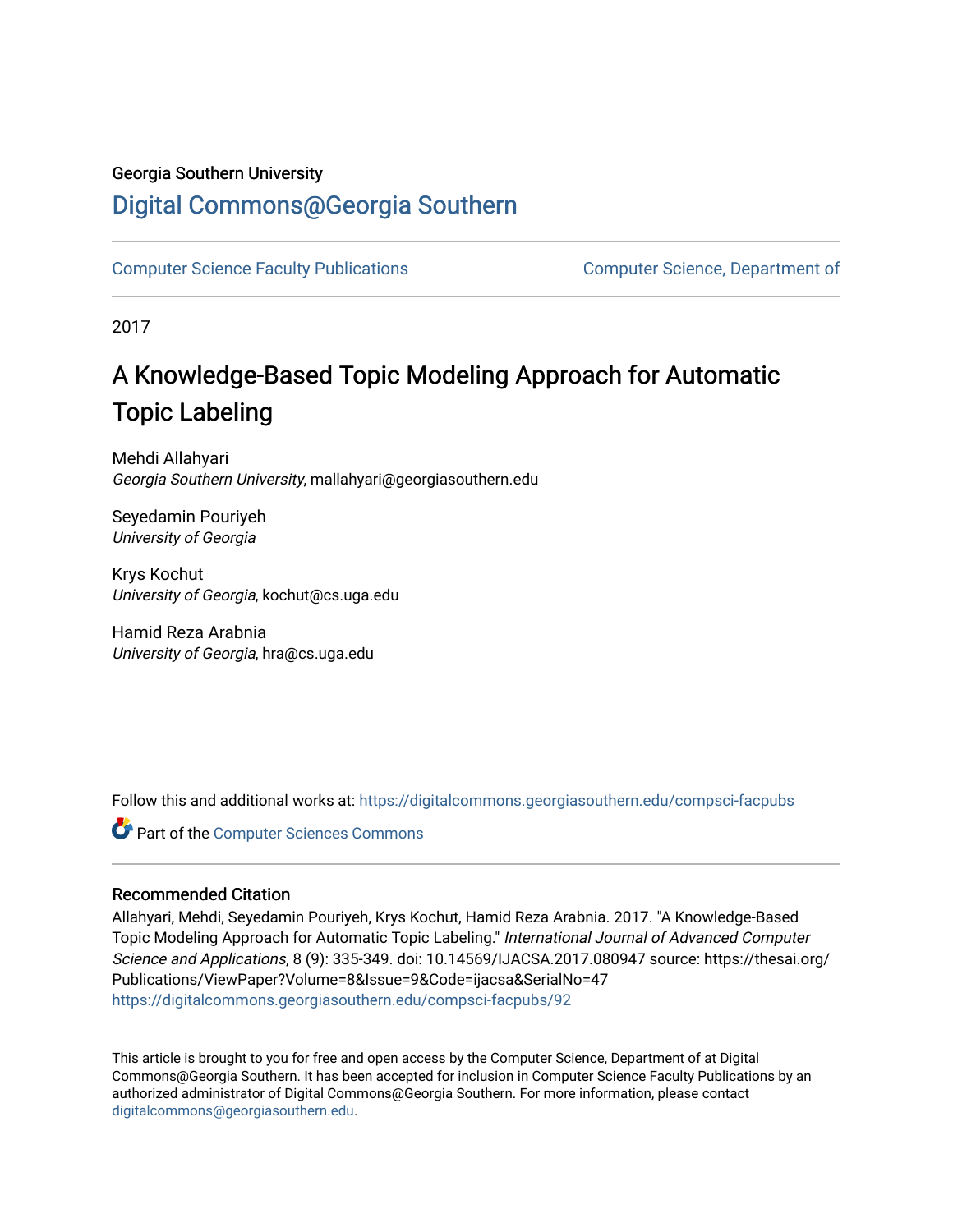# A Knowledge-based Topic Modeling Approach for Automatic Topic Labeling

Mehdi Allahyari Georgia Sothern University Statesboro, USA.

Seyedamin Pouriyeh University of Georgia Athens, USA

Computer Science Department Computer Science Department Computer Science Department Computer Science Department Krys Kochut University of Georgia Athens, USA Hamid Reza Arabnia University of Georgia Athens, USA

*Abstract*—Probabilistic topic models, which aim to discover latent topics in text corpora define each document as a multinomial distributions over topics and each topic as a multinomial distributions over words. Although, humans can infer a proper label for each topic by looking at top representative words of the topic but, it is not applicable for machines. Automatic Topic Labeling techniques try to address the problem. The ultimate goal of topic labeling techniques are to assign interpretable labels for the learned topics. In this paper, we are taking concepts of ontology into consideration instead of words alone to improve the quality of generated labels for each topic. Our work is different in comparison with the previous efforts in this area, where topics are usually represented with a batch of selected words from topics. We have highlighted some aspects of our approach including: 1) we have incorporated ontology concepts with statistical topic modeling in a unified framework, where each topic is a multinomial probability distribution over the concepts and each concept is represented as a distribution over words; and 2) a topic labeling model according to the meaning of the concepts of the ontology included in the learned topics. The best topic labels are selected with respect to the semantic similarity of the concepts and their ontological categorizations. We demonstrate the effectiveness of considering ontological concepts as richer aspects between topics and words by comprehensive experiments on two different data sets. In another word, representing topics via ontological concepts shows an effective way for generating descriptive and representative labels for the discovered topics.

*Keywords*—*Topic modeling; topic labeling; statistical learning; ontologies; linked open data*

#### I. INTRODUCTION

Recently, probabilistic topic models such as Latent Dirichlet Allocation (LDA) [1] has been getting considerable attention. A wide variety of text mining approaches, such as sentiment analysis [2], [3], word sense disambiguation [4], [5], information retrieval [6], [7], summarization [8], and others have been successfully utilized LDA in order to uncover latent topics from text documents. In general, Topic models consider that documents are made up of topics, whereas topics are multinomial distributions over the words. It means that the topic proportions of documents can be used as the descriptive themes at the high-level presentations of the semantics of the documents. Additionally, top words in a topic-word distribution illustrate the sense of the topic. Therefore, topic models can be applied as a powerful technique for discovering the latent semantics from unstructured text collections. Table I, for example, explains the role of topic labeling in generating a representative label based on the words with highest probabilities from a topic discovered from a corpus of news articles; a human assessor has labeled the topic "United States Politics".

Although, the top words of every topic are usually related and descriptive themselves but, interpreting the label of the topics based on the distributions of words derived from the text collection is a challenging task for the users and it becomes worse when they do not have a good knowledge of the domain of the documents. Usually, it is not easy to answer questions such as "What is a topic describing?" and "What is a representative label for a topic?"

TABLE I. EXAMPLE OF A LABELING A TOPIC

| <b>Human Label:</b> United States Politics |           |          |           |            |
|--------------------------------------------|-----------|----------|-----------|------------|
| republican                                 | house     | senate   | president | state      |
| republicans                                | political | campaign | party     | democratic |

*Topic labeling*, in general, aims to find one or a few descriptive phrases that can represent the meaning of the topic. Topic labeling becomes more critical when we are dealing with hundreds of topics to generate a proper label for each.

The aim of this research is to *automatically* generate *good* labels for the topics. But, what makes a label good for a topic? We assume that a good label: 1) should be semantically relevant to the topic; 2) should be understandable to the user; and 3) highly cover the meaning of the topic. For instance, "relational databases", "databases" and "database systems" are a few good labels for the example topic illustrated in Table I.

With advent of the Semantic Web, tremendous amount of data resources have been published in the form of ontologies and inter-linked data sets such as Linked Open Data (LOD)<sup>1</sup>. Linked Open Data provides rich knowledge in multiple domains, which is a valuable asset when used in combination with various analyses based on unsupervised topic models, in particular, for topic labeling. For instance, DBpedia [10] (as part of LOD) is one the most prominent knowledge bases that is extracted from Wikipedia in the form of an ontology consisting of a set of concepts and their relationships. DBpedia, which is freely available, makes this extensive quantity of information programmatically obtainable on the Web for human and machine consumption.

The principal objective of the research presented here is to leverage and integrate the semantic knowledge graph of

<sup>1</sup>http://linkeddata.org/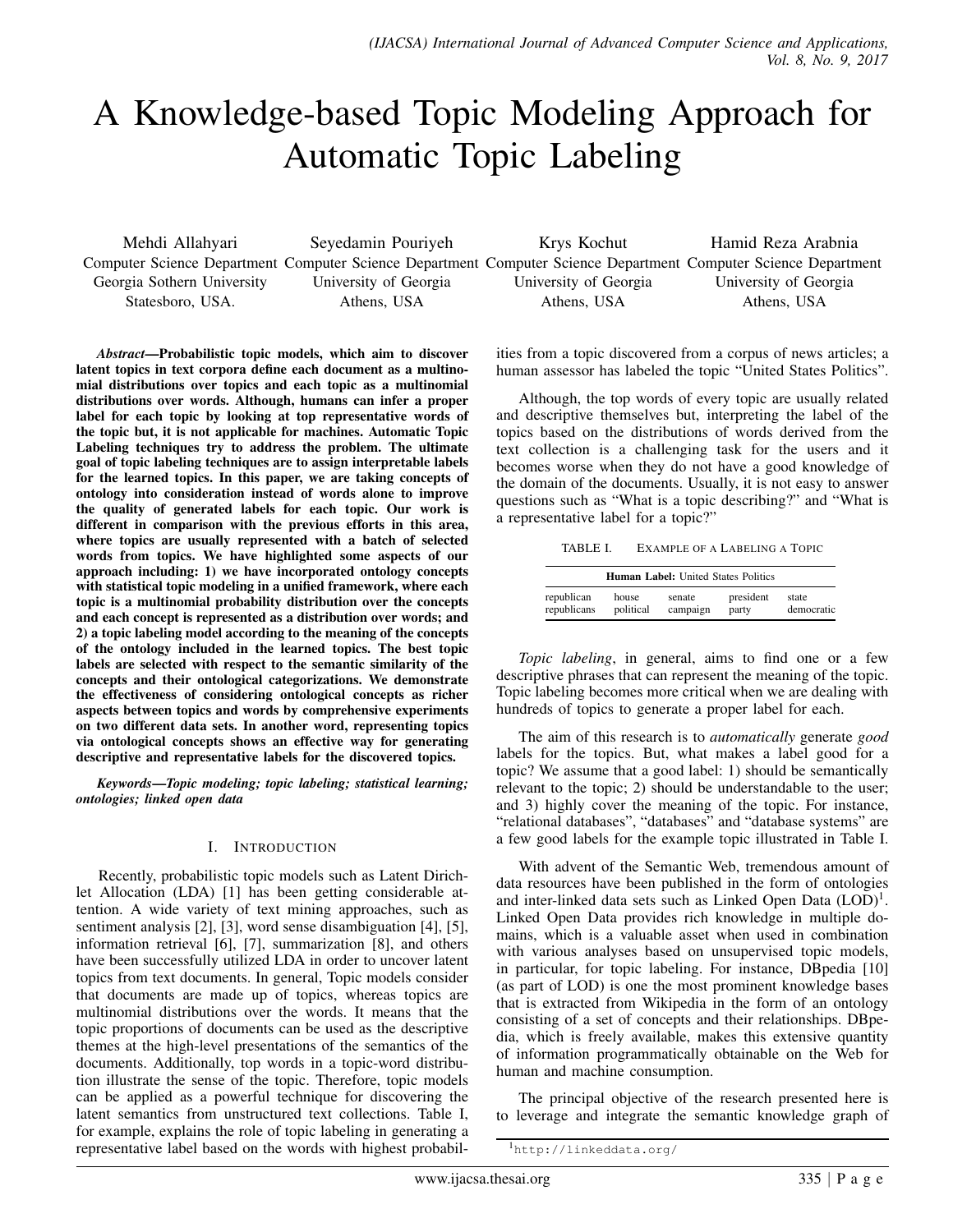concepts in an ontology, DBpedia in this paper, and their diverse relationships into probabilistic topic models (i.e. LDA). In the proposed model, we define another latent (i.e. hidden) variable called, *concept*, i.e. ontological concept, between topics and words. Thus, each document is a mixture of topics, while each topic is made up of concepts, and finally, each concept is a probability distribution over the vocabulary.

Defining concepts as an extra latent variable (i.e. representing topics over concepts instead of words) are advantageous in several ways including: 1) it describes topics in a more extensive way; 2) it also allows to define more specific topics according to ontological concepts, which can be eventually used to generate labels for topics; 3) it automatically incorporates topics learned from the corpus with knowledge bases. We first presented our Knowledge-based topic model, KB-LDA model, in [11] where we showed that incorporating ontological concepts with topic models improves the quality of topic labeling. In this paper, we elaborate on and extend these results. We also extensively explore the theoretical foundation of our Knowledge-based framework, demonstrating the effectiveness of our proposed model over two datasets.

Our contributions in this work are as follows:

- 1) In a very high level, we propose a Knowledge-based topic model, namely, KB-LDA, which integrates an ontology as a knowledge base into the statistical topic models in a principled way. Our model integrates the topics to external knowledge bases, which can benefit other research areas such as classification, information retrieval, semantic search and visualization.
- 2) We define a labeling approach for topics considering the semantics of the concepts that are included in the learned topics in addition to existing ontological relationships between the concepts of the ontology. The proposed model enhances the accuracy of the labels by applying the topic-concept associations. Additionally, it automatically generates labels that are descriptive for explaining and understanding the topics.
- 3) We demonstrate the usefulness of our approach in two ways. Firstly, we demonstrate how our model connects text documents to concepts of the ontology and their categories. Secondly, we show automatic topic labeling by performing a multiples experiments.

The organization of the paper is as follows. In Section 2, we formally define our model for labeling the topics by integrating the ontological concepts with probabilistic topic models. We present our method for concept-based topic labeling in Section 3. In Section 4, we demonstrate the effectiveness of our method on two different datasets. Finally, we present our conclusions and future work in Section 5.

#### II. BACKGROUND

In this section, we formally describe some of the related concepts and notations that will be used throughout this paper.

#### *A. Ontologies*

Ontologies are fundamental elements of the Semantic Web and could be thought of knowledge representation methods,

which are used to specify the knowledge shared among different systems. An ontology is referred to an "explicit specification of a conceptualization". [12]. In other words, an ontology is a structure consisting of a set of concepts and a set of relationships existing among them.

Ontologies have been widely used as the background knowledge (i.e., knowledge bases) in a variety of text mining and knowledge discovery tasks such as text clustering [13], [14], [15], text classification [16], [17], [18], word sense disambiguation [19], [20], [21], and others. See [22] for a comprehensive review of Semantic Web in data mining and knowledge discovery.

Recently, the topic modeling approach has become a popular method for uncovering the hidden themes from data such as text corpora, images, etc. This model has been widely used for various text mining tasks, such as machine translation, word embedding, automatic topic labeling, and many others. In the topic modeling approach, each document is considered as a mixture of topics, where a topic is a probability distribution over words. When the topic distributions of documents are estimated, they can be considered as the high-level semantic themes of the documents.

#### *B. Probabilistic Topic Models*

Probabilistic topic models are a set of algorithms that have become a popular method for uncovering the hidden themes from data such as text corpora, images, etc. This model has been extensively used for various text mining tasks, such as machine translation, word embedding, automatic topic labeling, and many others. The key idea behind the topic modeling is to create a probabilistic model for the collection of text documents. In topic models, documents are probability distributions over topics, where a topic is represented as a multinomial distribution over words. The two primary topic models are Probabilistic Latent Semantic Analysis (pLSA) proposed by Hofmann in 1999 [23] and Latent Dirichlet Allocation (LDA) [1]. Since pLSA model does not give any probabilistic model at the document level, generalizing it to model new unseen documents will be difficult. Blei et al. [1] extended pLSA model by adding a prior from Dirichlet distribution on mixture weights of topics for each document. He then named the model Latent Dirichlet Allocation (LDA). In the following section, we illustrate the LDA model.

The latent Dirichlet allocation (LDA) [1] is a probabilistic generative model for uncovering thematic theme, which is called topic, of a collection of documents. The basic assumption in LDA model is that each document is a mixture of different topics and each topic is a multinomial probability distribution over all words in the corpus.

Let  $\mathcal{D} = \{d_1, d_2, \ldots, d_D\}$  is the corpus and  $\mathcal{V} =$  $\{w_1, w_2, \dots, w_V\}$  is the vocabulary set of the collection. A topic  $z_j, 1 \leq j \leq K$  is described as a multinomial probability distribution over the V words,  $p(w_i|z_j)$ ,  $\sum_i^V p(w_i|z_j) = 1$ . LDA produces the words in a two-step procedure comprising 1) topics generate words; and 2)documents generate topics. In another word, we can calculate the probability of words given the document as: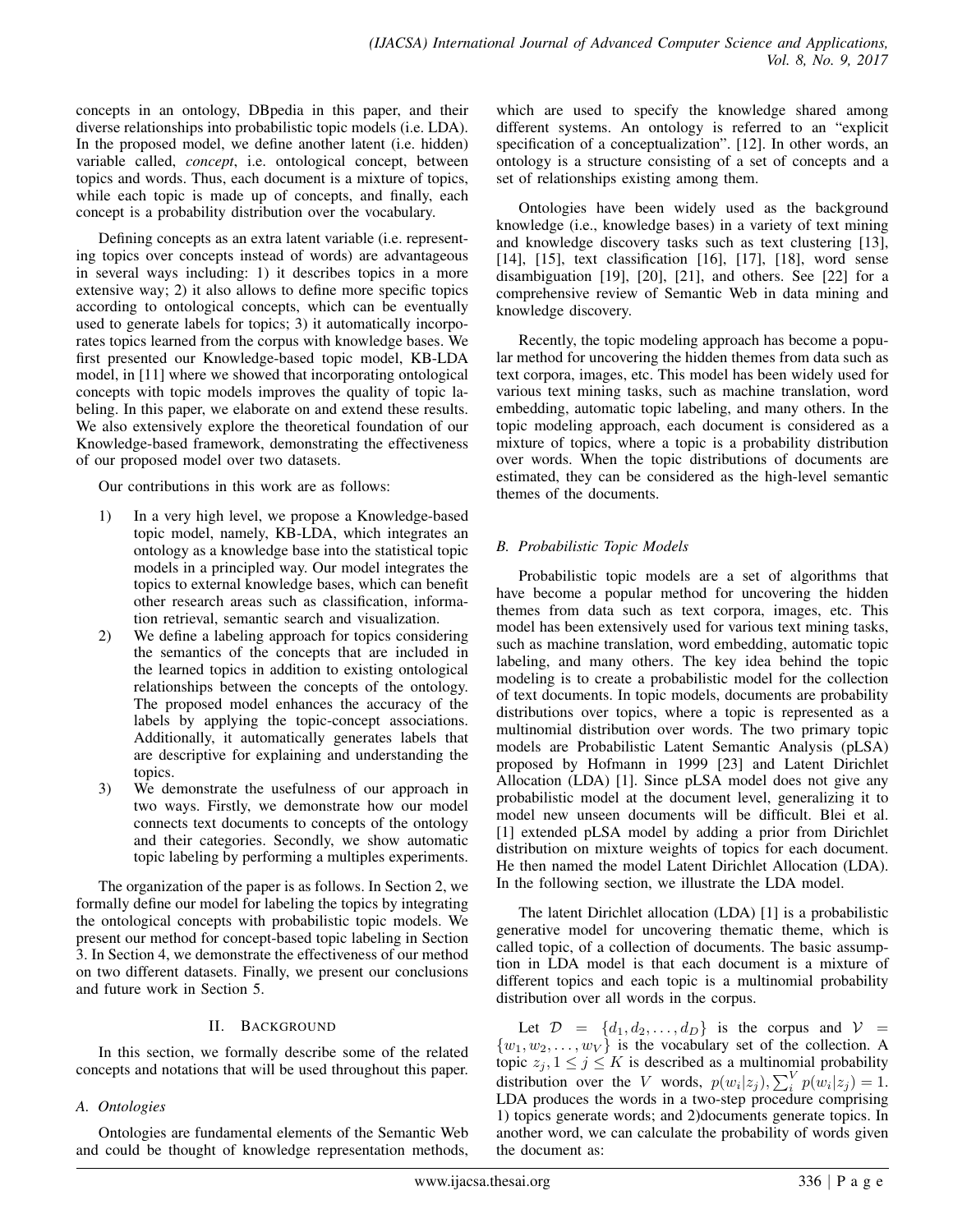

Fig. 1. LDA graphical model.

$$
p(w_i|d) = \sum_{j=1}^{K} p(w_i|z_j)p(z_j|d)
$$
 (1)

Fig. 1 shows the graphical model of LDA. The generative process for the document collection  $D$  is as follows:

- 1) For each topic  $k \in \{1, 2, ..., K\}$ , draw a word distribution  $\phi_k \sim \text{Dir}(\beta)$
- 2) For each document  $d \in \{1, 2, \ldots, D\},\$ 
	- (a) draw a topic distribution  $\theta_d \sim \text{Dir}(\alpha)$
	- (b) For each word  $w_n$ , where  $n \in \{1, 2, \dots, N\}$ , in document d,
		- i. draw a topic  $z_i \sim \text{Mult}(\theta_d)$
		- ii. draw a word  $w_n \sim \text{Mult}(\phi_{z_i})$

The joint distribution of hidden and observed variables in the model is:

$$
P(\phi_{1:K}, \theta_{1:D}, z_{1:D}, w_{1:D}) = \prod_{j=1}^{K} P(\phi_j | \beta) \prod_{d=1}^{D} P(\theta_d | \alpha)
$$

$$
\left( \prod_{n=1}^{N} P(z_{d,n} | \theta_d) P(w_{d,n} | \phi_{1:K}, z_{d,n}) \right)
$$
(2)

In the LDA model, the word-topic distribution  $p(w|z)$ and topic-document distribution  $p(z|d)$  are learned entirely in an unsupervised manner, without any prior knowledge about what words are related to the topics and what topics are related to individual documents. One of the most widelyused approximate inference techniques is Gibbs sampling [24]. Gibbs sampling begins with random assignment of words to topics, then the algorithm iterates over all the words in the training documents for a number of iterations (usually on order of 100). In each iteration, it samples a new topic assignment for each word using the conditional distribution of that word given all other current word-topic assignments. After the iterations are finished, the algorithm reaches a steady state, and the wordtopic probability distributions can be estimated using wordtopic assignments.

#### III. MOTIVATING EXAMPLE

Let's presume that we are given a collection of news articles and told to extract the common themes present in this corpus. Manual inspection of the articles is the simplest approach, but it is not practical for large collection of documents. We can make use of topic models to solve this problem by assuming that a collection of text documents comprises of a set of hidden themes, called *topics*. Each topic z is a multinomial distribution  $p(w|z)$  over the words w of the vocabulary. Similarly, each document is made up of these topics, which allows multiple topics to be present in the same document. We estimate both the topics and document-topic mixtures from the data simultaneously. After we estimate the distribution of each document over topics, we can use them as the semantic themes of the documents. The top words in each topic-word distribution demonstrates the description of that topic.

For example, Table II shows a sample of four topics with their top-10 words learned from a corpus of news articles. Although the topic-word distributions are usually meaningful,

TABLE II. EXAMPLE TOPICS WITH TOP-10 WORDS LEARNED FROM A DOCUMENT SET

| Topic 2    | Topic 3   | Topic 4     |
|------------|-----------|-------------|
| film       | drug      | republican  |
| show       | drugs     | house       |
| music      | cancer    | senate      |
| year       | fda       | president   |
| television | patients  | state       |
| singer     | reuters   | republicans |
| years      | disease   | political   |
| movie      | treatment | campaign    |
| band       | virus     | party       |
| actor      | health    | democratic  |
|            |           |             |

it is quite difficult for the users to exactly infer the meanings of the topics just from the top words, particularly when they do not have enough knowledge about the domain of the corpus. Standard LDA model does not *automatically* provide the labels of the topics. Essentially, for each topic it gives a distribution over the entire words of the vocabulary. A *label* is one or a few phrases that adequately describes the meaning of the topic. For instance, As shown in Table II, topics do not have any labels, therefore they must be manually assigned. Topic labeling task can be laborious, specifically when number of topics is substantial. Table III illustrates the same topics that have been labeled (second row in the table) manually by a human.

Automatic topic labeling which aims to to automatically generate interpretable labels for the topics has attracted increasing attention in recent years [25], [26], [27], [28], [29]. Unlike previous works that have essentially concentrated on the topics discovered from LDA topic model and represented the topics by words, we propose an Knowledge-based topic model, KB-LDA, where topics are labeled by ontological concepts.

We believe that the knowledge in the ontology can be integrated with the topic models to automatically generate topic labels that are semantically relevant, understandable for humans and highly cover the discovered topics. In other words, our aim is to use the semantic knowledge graph of concepts in an ontology (e.g., DBpedia) and their diverse relationships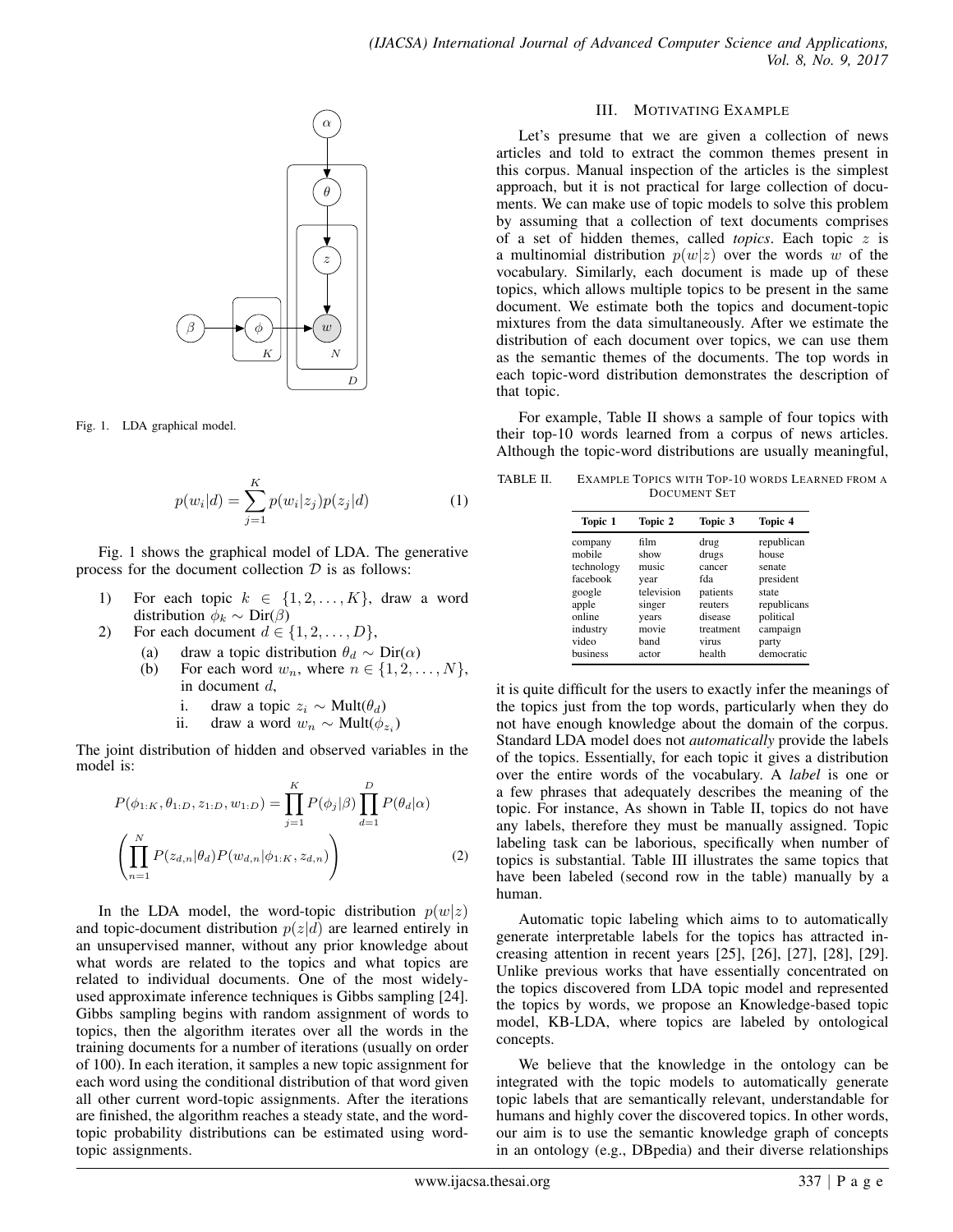| TABLE III. | EXAMPLE TOPICS WITH TOP-10 WORDS LEARNED FROM        |
|------------|------------------------------------------------------|
|            | A DOCUMENT SET. THE SECOND ROW PRESENTS THE MANUALLY |
|            | ASSIGNED LABELS.                                     |

| Topic 1      | Topic 2         | Topic 3   | Topic 4         |
|--------------|-----------------|-----------|-----------------|
| "Technology" | "Entertainment" | "Health"  | "U.S. Politics" |
| company      | film            | drug      | republican      |
| mobile       | show            | drugs     | house           |
| technology   | music           | cancer    | senate          |
| facebook     | year            | fda       | president       |
| google       | television      | patients  | state           |
| apple        | singer          | reuters   | republicans     |
| online       | years           | disease   | political       |
| industry     | movie           | treatment | campaign        |
| video        | band            | virus     | party           |
| business     | actor           | health    | democratic      |

with unsupervised probabilistic topic models (i.e. LDA), in a principled manner and exploit this information to automatically generate meaningful topic labels.

#### IV. RELATED WORK

Probabilistic topic modeling has been widely applied to various text mining tasks in virtue of its broad application in applications such as text classification [30], [31], [32], word sense disambiguation [4], [5], sentiment analysis [2], [33], and others. A main challenge in such topic models is to interpret the semantic of each topic in an accurate way.

Early research on topic labeling usually considers the top $n$  words that are ranked based on their marginal probability  $p(w_i|z_j)$  in that topic as the primitive labels [1], [24]. This option is not satisfactory, because it necessitates significant perception to interpret the topic, particularly if the user is not knowledgeable of the topic domain. For example, it would be very hard to infer the meaning of the topic shown in Table I only based on the top terms, if someone is not knowledgeable about the "database" domain. The other conventional approach for topic labeling is to manually generate topic labels [34], [35]. This approach has disadvantages: 1) the labels are prone to subjectivity; and 2) the method can not be scale up, especially when coping with massive number of topics.

Recently, automatic topic labeling has been getting more attention as an area of active research. Wang et al. [25] utilized n-grams to represent topics, so label of the topic was its top n-grams. Mei et al. [26] introduced a method to automatically label the topics by transforming the labeling problem to an optimization problem. First they generate candidate labels by extracting either bigrams or noun chunks from the collection of documents. Then, they rank the candidate labels based on Kullback-Leibler (KL) divergence with a given topic, and choose a candidate label that has the highest mutual information and the lowest KL divergence with the topic to label the corresponding topic. [27] introduced an algorithm for topic labeling based on a given topic hierarchy. Given a topic, they generate label candidate set using Google Directory hierarchy and come with the best matched label according to a set of similarity measures.

Lau et al. [36] introduced a method for topic labeling by selecting the best topic word as its label based on a number of features. They assume that the topic terms are representative enough and appropriate to be considered as labels, which is not always the case. Lau et al. [28] reused the features proposed in [36] and also extended the set of candidate labels exploiting Wikipedia. For each topic they first select the top terms and query the Wikipedia to find top article titles having the these terms according to the features and consider them as extra candidate labels. Then they rank the candidate to find the best label for the topic.

Mao et al. [37] used the sibling and parent-child relations between topics to enhances the topic labeling. They first generate a set of candidate labels by extracting meaningful phrases using Ngram Testing [38] for a topic and adding the top topic terms to the set based on marginal term probabilities. And then rank the candidate labels by exploiting the hierarchical structure between topics and pick the best candidate as the label of the topic.

In a more recent work Hulpus et al. [29] proposed an automatic topic labeling approach by exploiting structured data from DBpedia<sup>2</sup>. Given a topic, they first find the terms with highest marginal probabilities, and then determine a set of DBpedia concepts where each concept represents the identified sense of one of the top terms of the topic. After that, they create a graph out of the concepts and use graph centrality algorithms to identify the most representative concepts for the topic.

The proposed model differs from all prior works as we introduce a topic model that integrates knowledge with datadriven topics within a single general framework. Prior works primarily emphasize on the topics discovered from LDA topic model whereas in our model we introduce another random variable namely *concept* between topics and words. In this case, each document is made up of topics where each topic is defined as a probability distribution over concepts and each concept has a multinomial distribution over vocabulary.

The hierarchical topic models which consider the correlations among topics, are conceptually similar to our KB-LDA model. Mimno et al. [39] proposed the hPAM approach and defined super-topics and sub-topics terms. In their model, a document is considered as a mixture of distributions over super-topics and sub-topics, using a directed acyclic graph to represent a topic hierarchy. Our model, KB-LDA model, is different, because in hPAM, distribution of each super-topic over sub-topics depends on the document, whereas in KB-LDA, distributions of topics over concepts are independent of the corpus and are based on an ontology. The other difference is that sub-topics in the hPAM model are still unigram words, whereas in KB-LDA, ontological concepts are n-grams, which makes them more specific and more representative, a key point in KB-LDA. [40], [41] proposed topic models that integrate concepts with topics. The key idea in their frameworks is that topics of the topic models and ontological concepts both are represented by a set of "focused" words, i.e. distributions over words, and this similarity has been utilized in their models. However, our KB-LDA model is different from these models in that they treat the concepts and topics in the same way, whereas in KB-LDA, topics and concepts make two separate levels in the model.

#### V. PROBLEM FORMULATION

In this section, we formally describe our model and its learning process. We then explain how to leverage the topic-

<sup>2</sup>http://dbpedia.org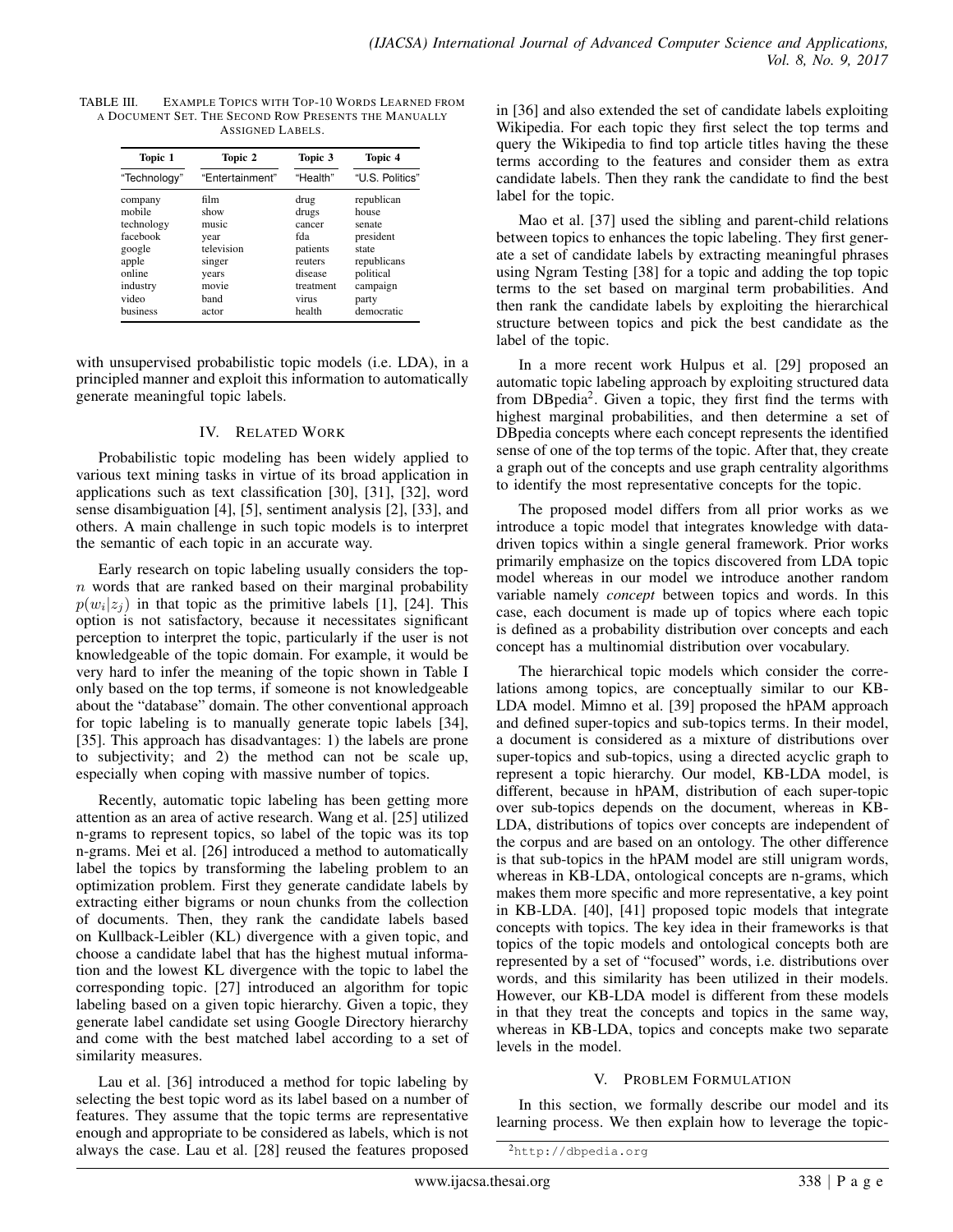concept distribution to generate meaningful semantic labels for each topic, in Section 4. The notation used in this paper is summarized in Table V.

The intuitive idea behind our model is that using words from the vocabulary of the document corpus to represent topics is not a good way to understand the topics. Words usually demonstrate topics in a broader way in comparison with ontological concepts that can describe the topics in more specific manner. In addition, concepts representations of a topic are closely related and have higher semantic relatedness to each other. For instance, the first column of Table IV shows top words of a topic learned by traditional LDA, whereas the second column represents the same topics through its top ontological concepts learned by the KB-LDA model. We can determine that the topic is about "sports" from the word representation of the topic, but the concept representation of the topic reveals that not only the topic is about "sports", but more precisely about "American sports".

TABLE IV. EXAMPLE OF TOPIC-WORD REPRESENTATION LEARNED BY LDA AND TOPIC-CONCEPT REPRESENTATION LEARNED BY KB-LDA

| LDA<br><b>Human Label: Sports</b> |         | <b>KB-LDA</b><br><b>Human Label:</b> American Sports |         |  |
|-----------------------------------|---------|------------------------------------------------------|---------|--|
|                                   |         |                                                      |         |  |
| team                              | (0.123) | oakland raiders                                      | (0.174) |  |
| est                               | (0.101) | san francisco giants                                 | (0.118) |  |
| home                              | (0.022) | red                                                  | (0.087) |  |
| league                            | (0.015) | new jersey devils                                    | (0.074) |  |
| games                             | (0.010) | boston red sox                                       | (0.068) |  |
| second                            | (0.010) | kansas city chiefs                                   | (0.054) |  |

Let  $C = \{c_1, c_2, \ldots, c_C\}$  be the set of concepts from DBpedia, and  $\mathcal{D} = \{d_i\}_{i=1}^D$  be a text corpus. We describe a document  $d$  in the collection  $D$  with a bag of words, i.e.,  $d = \{w_1, w_2, \dots, w_V\}$ , where V is the size of the vocabulary.

**Definition 1.** (Concept): A *concept* in a text collection  $D$ is depicted by  $c$  and defined as a multinomial probability distribution over the vocabulary V, i.e.,  $\{p(w|c)\}_{w\in\mathcal{V}}$ . Clearly, we have  $\sum_{w \in V} p(w|c) = 1$ . We assume that there are  $|C|$ concepts in  $D$  where  $C \subset C$ .

**Definition 2.** (Topic): A *topic*  $\phi$  in a given corpus  $\mathcal{D}$  is defined as a multinomial distribution over the *concepts* C, i.e.,  ${p(c|\phi)}_{c \in \mathcal{C}}$ . Clearly, we have  $\sum_{c \in \mathcal{C}} p(c|\phi) = 1$ . We assume that there are  $K$  topics in  $D$ .

Definition 3. (Topic representation): The *topic representation* of a document  $d, \theta_d$ , is defined as a probabilistic distribution over K topics, i.e.,  $\{p(\phi_k|\theta_d)\}_{k\in K}$ .

TABLE V. NOTATION USED IN THIS PAPER

| Symbol     | Description                                                      |
|------------|------------------------------------------------------------------|
| D          | number of documents                                              |
| Κ          | number of topics                                                 |
| C          | number of concepts                                               |
| V          | number of words                                                  |
| $N_d$      | number of words in document $d$                                  |
| $\alpha_t$ | asymmetric Dirichlet prior for topic $t$                         |
| β          | symmetric Dirichlet prior for topic-concept distribution         |
| $\gamma$   | symmetric Dirichlet prior for concept-word distribution          |
| $z_i$      | topic assigned to the word at position $i$ in the document $d$   |
| $c_i$      | concept assigned to the word at position $i$ in the document $d$ |
| $w_i$      | word at position $i$ in the document $d$                         |
| $\theta_d$ | multinomial distribution of topics for document d                |
| $\phi_k$   | multinomial distribution of concepts for topic $k$               |
| $\zeta_c$  | multinomial distribution of words for concept c                  |



Fig. 2. Graphical representation of KB-LDA model.

Definition 4. (Topic Modeling): Given a collection of text documents, D, the task of *Topic Modeling* aims at discovering and extracting K topics, i.e.,  $\{\phi_1, \phi_2, \dots, \phi_K\}$ , where the number of topics,  $K$ , is specified by the user.

#### *A. The KB-LDA Topic Model*

models with ontological concepts in a single framework. In The KB-LDA topic model is based on combining topic this case, topics and concepts are distributions over concepts and words in the corpus, respectively.

The KB-LDA topic model is shown in Fig. 2 and the generative process of the approach is defined as Algorithm 1.

| <b>Algorithm 1: KB-LDA</b> Topic Model                                         |
|--------------------------------------------------------------------------------|
| 1 foreach concept $c \in \{1, 2, \ldots, C\}$ do                               |
| Sample a word distribution $\zeta_c \sim \text{Dir}(\gamma)$<br>$\overline{2}$ |
| 3 end                                                                          |
| 4 foreach topic $k \in \{1, 2, \ldots, K\}$ do                                 |
| Sample a concept distribution $\phi_k \sim \text{Dir}(\beta)$<br>5             |
| 6 end                                                                          |
| 7 foreach document $d \in \{1, 2, , D\}$ do                                    |
| Sample a topic distribution $\theta_d \sim \text{Dir}(\alpha)$<br>8            |
| <b>foreach</b> word w of document d <b>do</b><br>9                             |
| Sample a topic $z \sim \text{Mult}(\theta_d)$<br>10                            |
| Sample a concept $c \sim Mult(\phi_z)$<br>11                                   |
| Sample a word w from concept $c, w \sim$<br>12                                 |
| Mult $(\zeta_c)$                                                               |
| end<br>13                                                                      |
| 14 end                                                                         |
|                                                                                |
|                                                                                |

Following this process, the joint probability of generating a corpus  $D = \{d_1, d_2, \ldots, d_{|D|}\}$ , the topic assignments z and the concept assignments c given the hyperparameters  $\alpha$ ,  $\beta$  and  $\gamma$  is: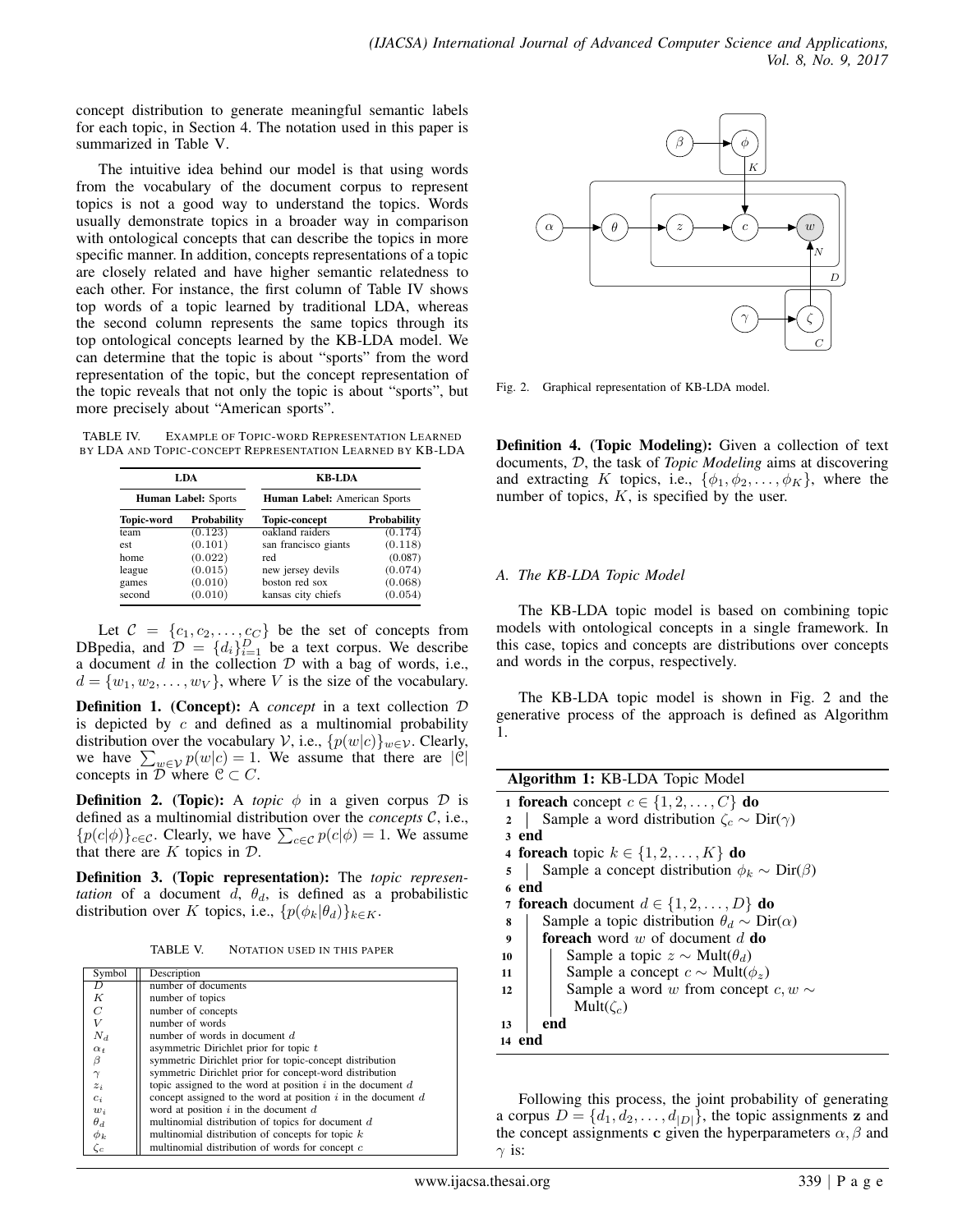$$
P(\mathbf{w}, \mathbf{c}, \mathbf{z} | \alpha, \beta, \gamma)
$$
  
=  $\int_{\zeta} P(\zeta | \gamma) \prod_{d} \sum_{c_d} P(w_d | c_d, \zeta)$   
 $\times \int_{\phi} P(\phi | \beta) \int_{\theta} P(\theta | \alpha) P(c_d | \theta, \phi) d\theta d\phi d\zeta$  (3)

#### *B. Inference using Gibbs Sampling*

Since the posterior inference of the KB-LDA is intractable, we require an algorithm to estimate the posterior inference of the model. There are different algorithms have been applied to estimate the topic models parameters, such as variational EM [1] and Gibbs sampling [24]. In the current study, we will use collapsed Gibbs sampling procedure for KB-LDA topic model. Collapsed Gibbs sampling [24] is based on Markov Chain Monte Carlo (MCMC) [42] algorithm which builds a Markov chain over the latent variables in the model and converges to the posterior distribution after a number of iterations. In this paper, our goal is to construct a Markov chain that converges to the posterior distribution over z and c conditioned on observed words w and hyperparameters  $\alpha$ ,  $\beta$  and  $\gamma$ . We use a blocked Gibbs sampling to jointly sample z and c, although we can alternatively perform hierarchical sampling, i.e., first sample z and then sample c. Nonetheless, Rosen-Zvi [43] argue that in cases where latent variables are greatly related, blocked sampling boosts convergence of the Markov chain and decreases auto-correlation, as well.

The posterior inference is derived from (3) as follows:

$$
P(\mathbf{z}, \mathbf{c} | \mathbf{w}, \alpha, \beta, \gamma) = \frac{P(\mathbf{z}, \mathbf{c}, \mathbf{w} | \alpha, \beta, \gamma)}{P(\mathbf{w} | \alpha, \beta, \gamma)}
$$
  
 
$$
\propto P(\mathbf{z}, \mathbf{c}, \mathbf{w} | \alpha, \beta, \gamma)
$$
  
= 
$$
P(\mathbf{z}) P(\mathbf{c} | \mathbf{z}) P(\mathbf{w} | \mathbf{c})
$$
 (4)

where

$$
P(\mathbf{z}) = \left(\frac{\Gamma(K\alpha)}{\Gamma(\alpha)^K}\right)^D \prod_{d=1}^D \frac{\prod_{k=1}^K \Gamma(n_k^{(d)} + \alpha)}{\Gamma(\sum_{k'} (n_{k'}^{(d)} + \alpha))}
$$
(5)

$$
P(\mathbf{c}|\mathbf{z}) = \left(\frac{\Gamma(C\beta)}{\Gamma(\beta)^C}\right)^K \prod_{k=1}^K \frac{\prod_{c=1}^C \Gamma(n_c^{(k)} + \beta)}{\Gamma(\sum_{c'} (n_{c'}^{(k)} + \beta))}
$$
(6)

$$
P(\mathbf{w}|\mathbf{c}) = \left(\frac{\Gamma(V\zeta)}{\Gamma(\zeta)^V}\right)^C \prod_{c=1}^C \frac{\prod_{w=1}^V \Gamma(n_w^{(c)} + \zeta)}{\Gamma(\sum_{w'} (n_{w'}^{(c)} + \zeta))}
$$
(7)

where  $P(z)$  is the probability of the joint topic assignments z to all the words w in corpus D.  $P(c|z)$  is the conditional probability of joint concept assignments c to all the words w in corpus D, given all topic assignments z, and  $P(\mathbf{w}|\mathbf{c})$  is the conditional probability of all the words  $w$  in corpus  $D$ , given all concept assignments c.

For a word token  $w$  at position  $i$ , its full conditional distribution can be written as:

$$
P(z_i = k, c_i = c | w_i = w, \mathbf{z}_{-i}, \mathbf{c}_{-i}, \mathbf{w}_{-i}, \alpha, \beta, \gamma) \propto
$$

$$
\frac{n_{k,-i}^{(d)} + \alpha_k}{\sum_{k'} (n_{k',-i}^{(d)} + \alpha_{k'})} \times \frac{n_{c,-i}^{(k)} + \beta}{\sum_{c'} (n_{c',-i}^{(k)} + \beta)} \times
$$

$$
\frac{n_{w,-i}^{(c)} + \gamma}{\sum_{w'} (n_{w',-i}^{(c)} + \gamma)}
$$
(8)

where  $n_w^{(c)}$  is the number of times word w is assigned to concept c.  $n_c^{(k)}$  is the number of times concept c occurs under topic  $\hat{k}$ .  $n_k^{(d)}$  $k_k^{(a)}$  denotes the number of times topic k is associated with document d. Subscript  $-i$  indicates the contribution of the current word  $w_i$  being sampled is removed from the counts.

In most probabilistic topic models, the Dirichlet parameters  $\alpha$  are assumed to be given and fixed, which still produce reasonable results. But, as described in [44], that asymmetric Dirichlet prior  $\alpha$  has substantial advantages over a symmetric prior, we have to learn these parameters in our proposed model. We could use maximum likelihood or maximum a posteriori estimation to learn  $\alpha$ . However, there is no closed-form solution for these methods and for the sake of simplicity and speed we use moment matching methods [45] to approximate the parameters of  $\alpha$ . In each iteration of Gibbs sampling, we update

$$
mean_{dk} = \frac{1}{N} \times \sum_{d} \frac{n_k^{(d)}}{n^{(d)}}
$$

$$
var_{dk} = \frac{1}{N} \times \sum_{d} \left(\frac{n_k^{(d)}}{n^{(d)}} - mean_{dk}\right)^2
$$

$$
m_{dk} = \frac{mean_{dk} \times (1 - mean_{dk})}{var_{dk}} - 1
$$

$$
\frac{\alpha_{dk} \propto mean_{dk}}{\sum_{k=1}^{K} \alpha_{dk}} = exp\left(\frac{\sum_{k=1}^{K} log(m_{dk})}{K - 1}\right)
$$
(9)

For each document  $d$  and topic  $k$ , we first compute the sample mean  $mean_{dk}$  and sample variance  $var_{dk}$ . N is the number of documents and  $n^{(d)}$  is the number of words in document d.

Algorithm 2 shows the Gibbs sampling process for our KB-LDA model.

After Gibbs sampling, we can use the sampled topics and concepts to estimate the probability of a topic given a document,  $\theta_{dk}$ , probability of a concept given a topic,  $\phi_{kc}$ , and the probability of a word given a concept,  $\zeta_{cw}$ :

$$
\theta_{dk} = \frac{n_k^{(d)} + \alpha_k}{\sum_{k'} (n_{k'}^{(d)} + \alpha_{k'})}
$$
(10)

$$
\phi_{kc} = \frac{n_c^{(k)} + \beta}{\sum_{c'} (n_{c'}^{(k)} + \beta)}
$$
(11)

$$
\zeta_{cw} = \frac{n_w^{(c)} + \gamma}{\sum_{w'} (n_{w'}^{(c)} + \gamma)}
$$
(12)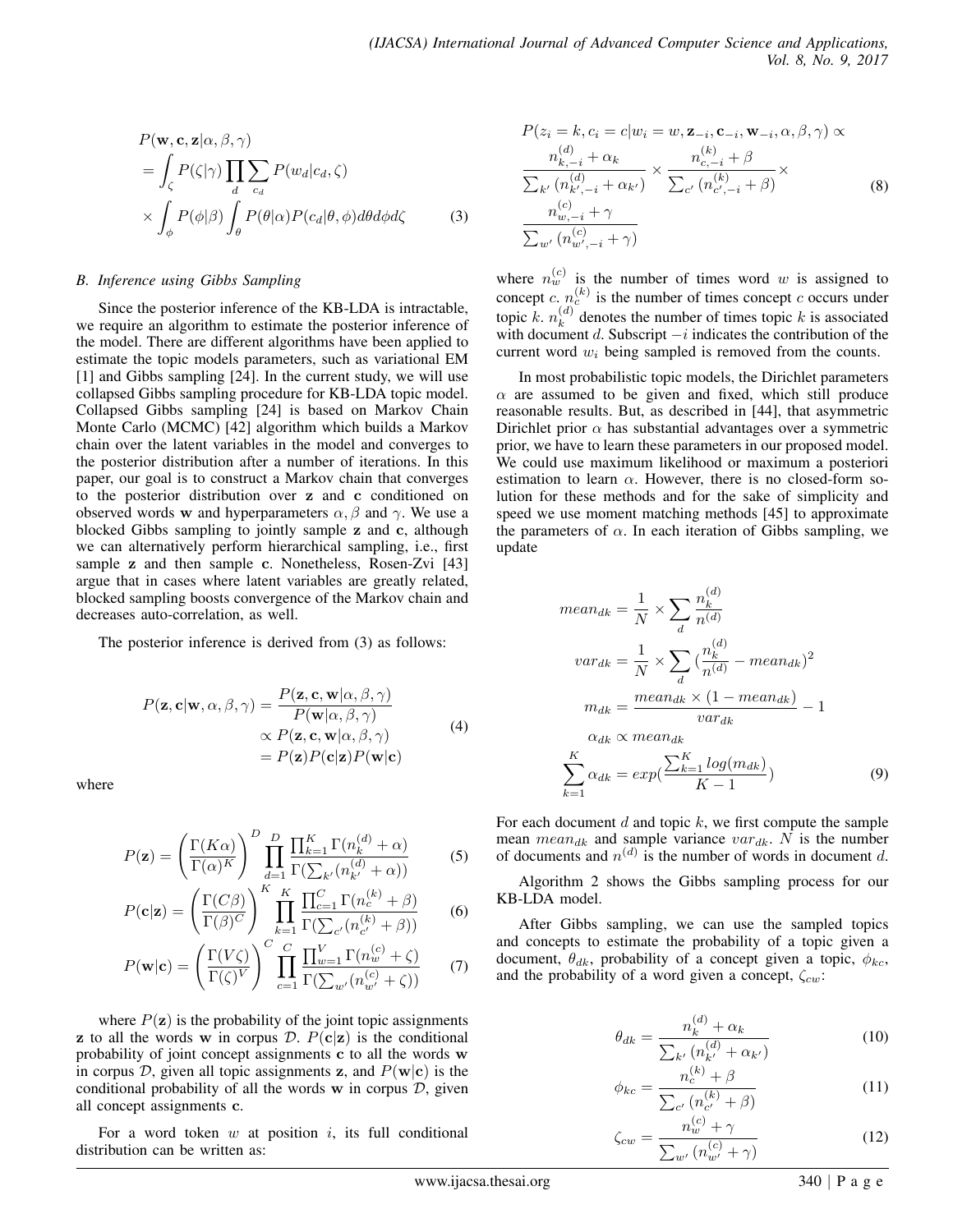Algorithm 2: KB-LDA Gibbs Sampling

**Input** : A collection of documents D, number of topics K and  $\alpha, \beta, \gamma$ **Output:**  $\zeta = \{p(w_i|c_j)\}, \ \phi = \{p(c_j|z_k)\}\$ and  $\theta = \{p(z_k|d)\}\$ , i.e. concept-word, topic-concept and document-topic distributions 1 /\* Randomly, initialize concept-word assignments for all word tokens, topic-concept assignments for all concepts and document-topic assignments for all the documents 2 initialize the parameters  $\phi$ ,  $\theta$  and  $\zeta$  randomly; <sup>3</sup> if *computing parameter estimation* then 4 initialize *alpha* parameters,  $\alpha$ , using Eq. 9; 5 end 6  $t \leftarrow 0$ : 7 while  $t <$  MaxIteration do  $\bf{s}$  | foreach word w do <sup>9</sup> c = c(w) // get the current concept assignment 10  $k = \mathbf{z}(w)$  // get the current topic assignment 11  $\vert$  // Exclude the contribution of the current word w  $n_w^{(c)} \leftarrow n_w^{(c)} - 1;$ 13  $\Big| n_c^{(k)} \leftarrow n_c^{(k)} - 1;$ 14  $\left| \begin{array}{c} n_k^{(d)} \leftarrow n_k^{(d)} - 1 \end{array} \right|$  //  $w$  is a document word 15 (newk,  $newc$ ) = sample new topic-concept and concept-word for word w using Eq. 8; 16 | // Increment the count matrices  $n_w^{(newc)} \leftarrow n_w^{(newc)} + 1;$ 18  $n_{newc}^{(newk)} \leftarrow n_{newc}^{(newk)} + 1;$ 19  $\begin{array}{|l|} \hline \end{array} \begin{array}{c} \hline \end{array} \begin{array}{c} \hline \end{array} \begin{array}{c} \hline \end{array} \begin{array}{c} \hline \end{array} \begin{array}{c} \hline \end{array} \begin{array}{c} \hline \end{array} \begin{array}{c} \hline \end{array} \begin{array}{c} \hline \end{array} \begin{array}{c} \hline \end{array} \begin{array}{c} \hline \end{array} \begin{array}{c} \hline \end{array} \begin{array}{c} \hline \end{array} \begin{array}{c} \hline \end{array} \begin{array}{$ 20 // Update the concept assignments and topic assignment vectors 21 |  ${\bf c}(w) = newc;$ 22 **z** $(w) = newk;$ 23 **if** *computing parameter estimation* **then** 24 | | update *alpha* parameters,  $\alpha$ , using Eq. 9;  $25$  end <sup>26</sup> end  $27 \mid t \leftarrow t + 1;$ <sup>28</sup> end

#### VI. CONCEPT-BASED TOPIC LABELING

The key idea behind our model is that entities that are included in the text document and their inter-connections can specify the topic(s) of the document. Additionally, the entities of the ontology that are categorized into the same or similar classes have higher semantic relatedness to each other. Therefore, in order to recognize good topics labels, we count on the semantic similarity between the entities included in the text document and a suitable portion of the ontology. Research presented in [16] use a similar approach to perform Knowledge-based text categorization.

**Definition 5. (Topic Label):** A *topic label*  $\ell$  for topic  $\phi$  is a sequence of words which is semantically meaningful and sufficiently explains the meaning of  $\phi$ .

KB-LDA highlights the concepts of the ontology and their classification hierarchy as labels for topics. To find representative labels that are semantically relevant for a discovered topic  $\phi$ , KB-LDA involves four major steps: 1) constructs the semantic graph from top concepts from topic-concept distribution for the given topic; 2) selects and analyzes the thematic graph, a semantic graph's subgraph; 3) extracts the topic graph from the thematic graph concepts; and 4) computes

the semantic similarity between topic  $\phi$  and the candidate labels of the topic label graph.

#### *A. Semantic Graph Construction*

In the proposed model, we compute the marginal probabilities  $p(c_i | \phi_j)$  of each concept  $c_i$  in a given topic  $\phi_j$ . We then, and select the  $K$  concepts having the highest marginal probability in order to create the topic's semantic graph. Fig. 3 illustrates the top-10 concepts of a topic learned by KB-LDA.

Definition 6. (Semantic Graph): A *semantic graph* of a topic  $\phi$  is a labeled graph  $G^{\phi} = \langle V^{\phi}, E^{\phi} \rangle$ , where  $V^{\phi}$  is a set of labeled vertices, which are the top concepts of  $\phi$  (their labels are the concept labels from the ontology) and  $E^{\phi}$  is a set of edges  $\{\langle v_i, v_j \rangle \text{ with label } r \text{, such that } v_i, v_j \in V^\phi \text{ and } v_i \text{ and } v_j \text{.} \}$  $v_i$  are connected by a relationship r in the ontology.

For instance, Fig. 4 shows the semantic graph of the example topic  $\phi$  in Fig. 3, which consists of three sub-graphs (connected components).

Even though the ontology relationships are directed in  $G^{\phi}$ , in this paper, we will consider the  $G^{\phi}$  as an undirected graph.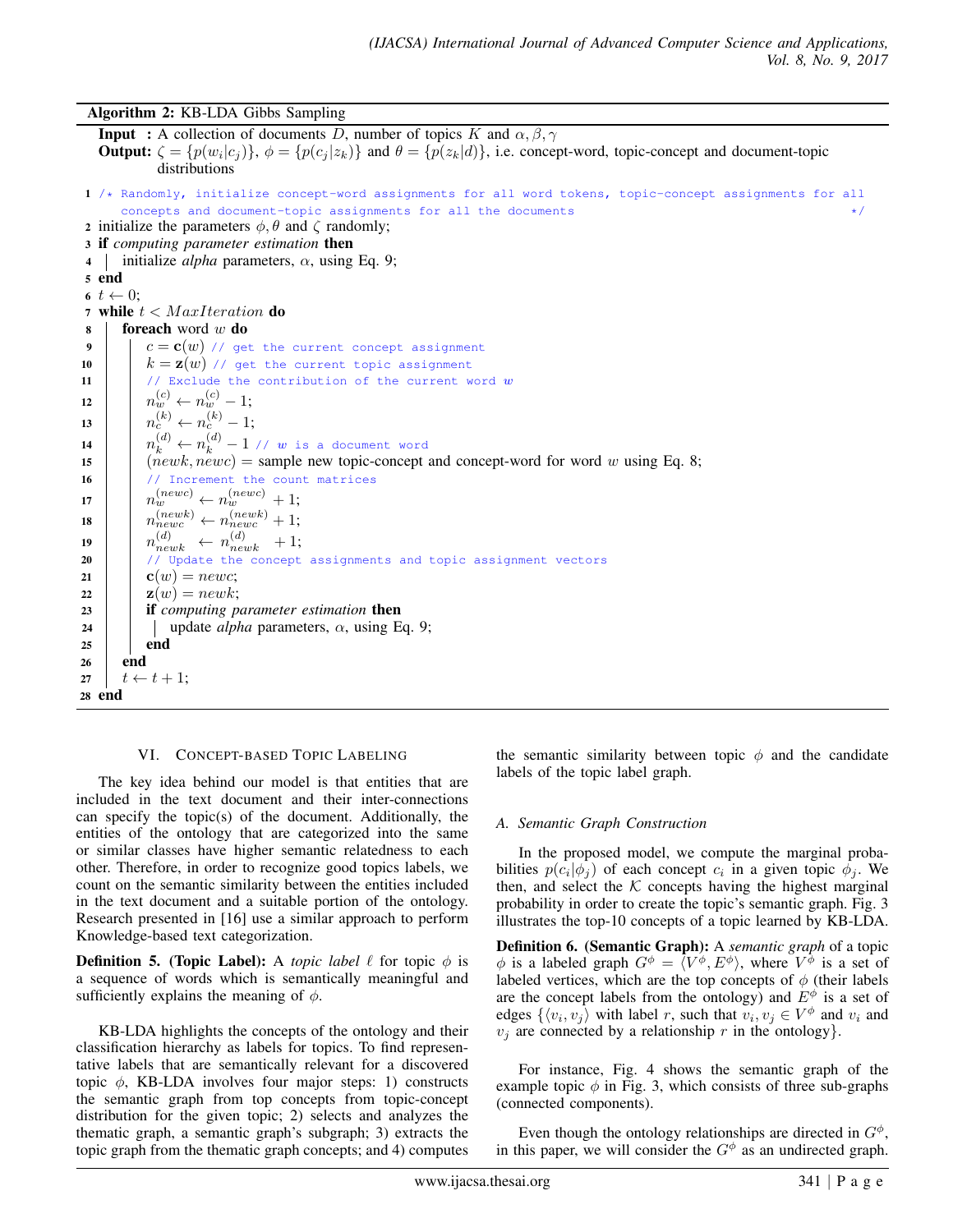

Fig. 3. Example of a topic represented by top concepts learned by KB-LDA.



Fig. 4. Semantic graph of the example topic  $\phi$  described in Fig. 3 with  $|V^{\phi}| = 13$ .

#### *B. Thematic Graph Selection*

In our model, we select the thematic graph assuming that concepts under a given topic are semantically closely related in the ontology, whereas concepts from varying topics are located far away, or even not connected at all. We need to consider that there is a chance of generating incoherent topics. In other words, for a given topic that is represented as a list of  $K$  concepts with highest probabilities, there may be a few concepts, which are not semantically close to other concepts and to the topic. It consequently can result in generating the topic's semantic graph that may comprise multiple connected components.

Definition 7. (Thematic graph): A *thematic graph* is a connected component of  $G^{\phi}$ . Particularly, if the entire  $G^{\phi}$  is a connected graph, it is also a thematic graph.

Definition 8. (Dominant Thematic Graph): A thematic graph with the largest number of nodes is called the *dominant thematic graph* for topic  $\phi$ .

Fig. 5 depicts the dominant thematic graph for the example topic  $\phi$  along with the initial weights of nodes,  $p(c_i|\phi)$ .

#### *C. Topic Label Graph Extraction*

The idea behind a topic label graph extraction is to find ontology concepts as candidate labels for the topic.

The importance of concepts in a thematic graph is based on their initial weights, which are the marginal probabilities of concepts under the topic, and their relative positions in the graph. Here, we apply Hyperlink-Induced Topic Search algorithm, HITS algorithm, [46] with the assigned initial weights for concepts to find the *authoritative concepts* in the dominant thematic graph. Ultimately, we determine the *central concepts* in the graph based on the geographical centrality measure, since these nodes can be recognized as the thematic landmarks of the graph.

Definition 9. (Core Concepts): The set of the the most authoritative and central concepts in the dominant thematic graph forms the *core concepts* of the topic  $\phi$  and is denoted by  $CC^{\phi}$ .

The top-4 core concept nodes of the dominant thematic graph of example topic  $\phi$  are highlighted in Fig. 6. It should be noted that "Boston Red Sox" has not been selected as a core concept, because it's score is lower than that of the concept "Red" based on the HITS and centrality computations ("Red"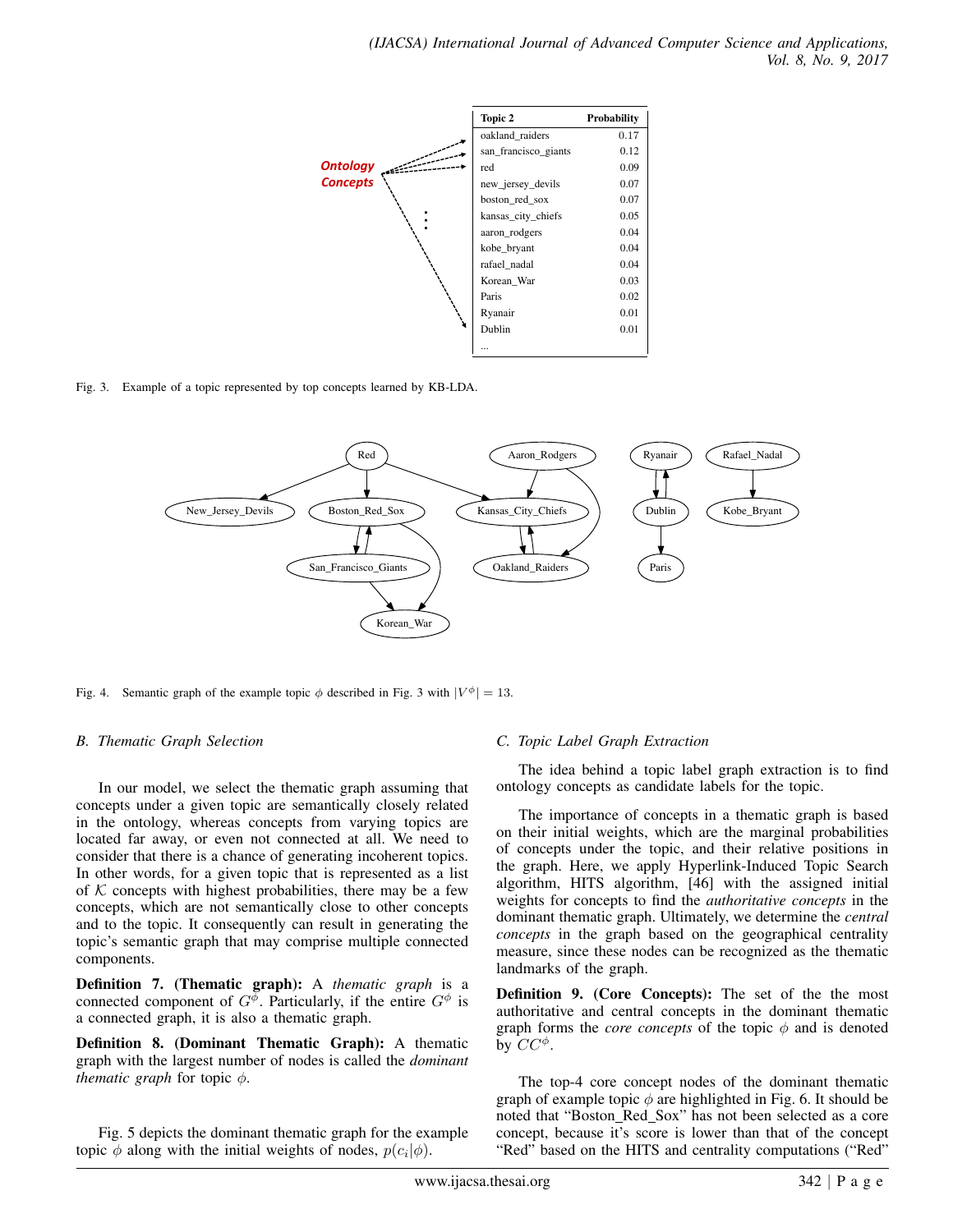

Fig. 5. Dominant thematic graph of the example topic described in Fig. 4.



Fig. 6. Core concepts of the Dominant thematic graph of the example topic described in Fig. 5.

has far more relationships to other concepts in DBpedia).

From now on, we refer the dominant thematic graph of a topic as the thematic graph.

To exploit the topic label graph for the core concepts  $CC^{\phi}$ , we primarily consider on the ontology class hierarchy (structure), since we can concentrate the topic labeling as assigning class labels to topics. We present definitions similar to those in [29] for representing the label graph and topic label graph.

Definition 10. (Label Graph): The *label graph* of a concept

 $c_i$  is an undirected graph  $G_i = \langle V_i, E_i \rangle$ , where  $V_i$  is the union of  ${c_i}$  and a subset of ontology classes  $(c_i)$ 's types and their ancestors) and  $E_i$  is a set of edges labeled by  $\textit{rdf:type}$  and *rdfs:subClassOf* and connecting the nodes. Each node in the label graph excluding  $c_i$  is regarded as a *label* for  $c_i$ .

**Definition 11.** (Topic Label Graph): Let  $CC^{\phi}$  =  $\{c_1, c_2, \ldots, c_m\}$  be the core concept set. For each concept  $c_i \in CC^{\phi}$ , we extract its *label graph*,  $G_i = \langle V_i, E_i \rangle$ , by traversing the ontology from  $c_i$  and retrieving all the nodes laying at most three hops away from  $C_i$ . The *union* of these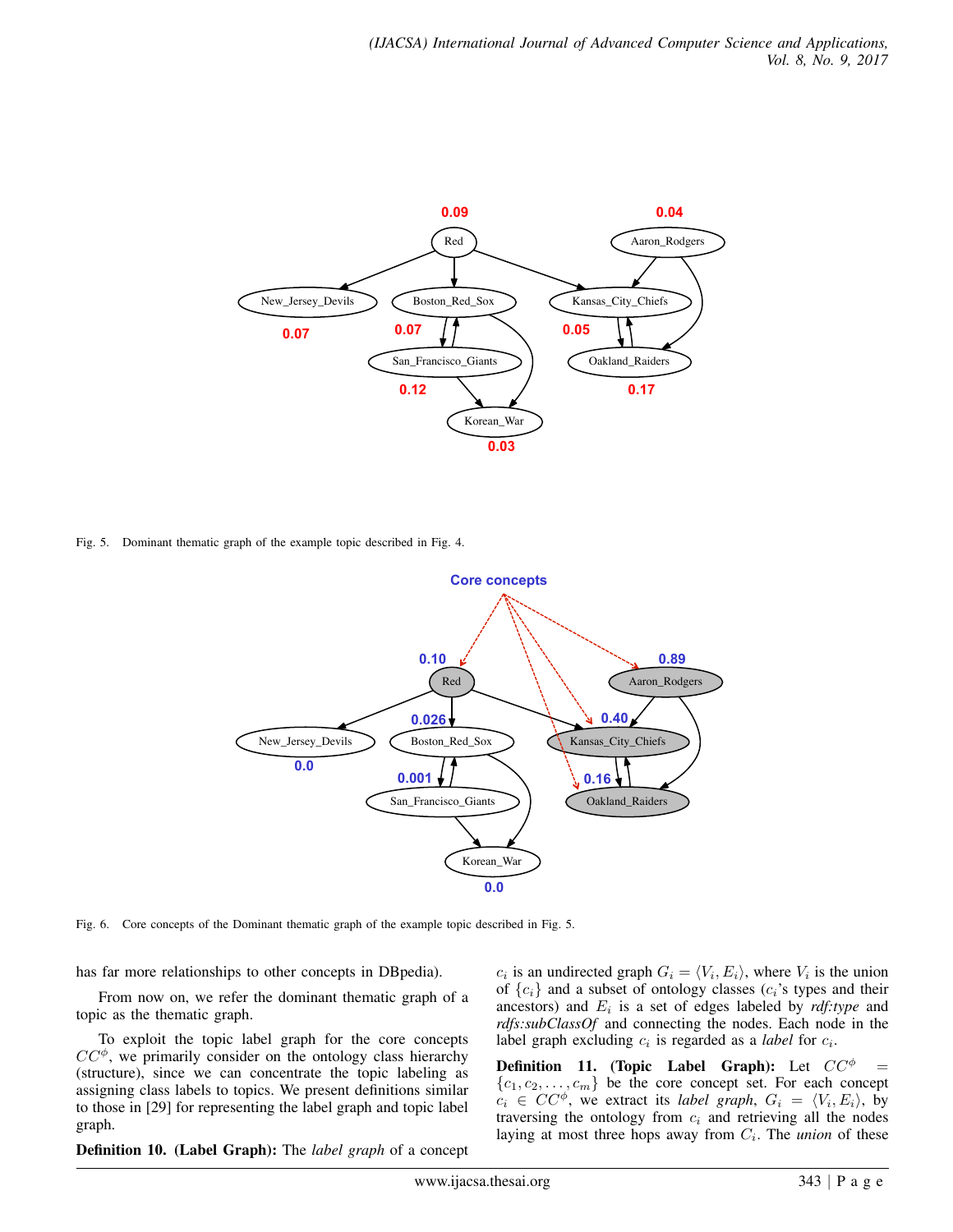graphs  $\bm{G}_{cc\phi} = \langle \bm{V}, \bm{E} \rangle$  where  $\bm{\mathrm{V}} = \bigcup V_i$  and  $\bm{\mathrm{E}} = \bigcup E_i$  is called the *topic label graph*.

It should be noted that we empirically restrict the ancestors to three levels, because expanding the distance causes undesirable general classes to be included in the graph.

#### *D. Semantic Relevance Scoring Function*

In this section, we introduce a semantic relevance scoring function to rank the candidate labels by measuring their semantic similarity to a topic.

Mei et al. [26] consider two parameters to interpret the semantics of a topic, including: 1) distribution of the topic; and 2) the context of the topic. Proposed topic label graph for a topic  $\phi$  is exploited, utilizing the distribution of the topic over the set of concepts plus the context of the topic in the form of semantic relatedness between the concepts in the ontology.

To determine the semantic similarity of a label  $\ell$  in  $\mathbf{G}_{cc\phi}$ to a topic  $\phi$ , the semantic similarity between  $\ell$  and all of the concepts in the core concept set  $\dot{C}C^{\phi}$  is computed and then ranked the labels and finally, the best representative labels for the topic is selected.

Scoring a candidate label is based on three primary goals: 1) the label should have enough coverage *important concepts* of the topic ( concepts with higher marginal probabilities); 2) the generated label should be more specific to the core concepts (lower in the class hierarchy); and ultimately, 3) the label should cover the highest number of core concepts in  $\mathbf{G}_{cc\phi}$ .

In order to calculate the semantic similarity of a label to a concept, the fist step is calculating the *membership score* and the *coverage score*. The modified Vector-based Vector Generation method (VVG) described in [47] is selected to compute the membership score of a concept to a label.

In the experiments, we used DBpedia, an ontology created out of Wikipedia knowledge base. All concepts in DBpedia are classified into DBpedia categories and categories are inter-related via subcategory relationships, including *skos:broader*, *skos:broaderOf*, *rdfs:subClassOf*, *rdfs:type* and *dcterms:subject*. We rely on these relationships for the construction of the label graph. Given the topic label graph  $\mathbf{G}_{cc\phi}$ we compute the similarity of the label  $\ell$  to the core concepts of topic  $\phi$  as follows.

If a concept  $c_i$  has been classified to N DB pedia categories, or similarly, if a category  $C_i$  has N parent categories, we set the weight of each of the membership (classification) relationships e to:

$$
m(e) = \frac{1}{N} \tag{13}
$$

The *membership score*,  $mScore(c_i, C_j)$ , of a concept  $c_i$  to a category  $C_j$  is defined as follows:

$$
mScore(c_i, C_j) = \prod_{e_k \in E_l} m(e_k)
$$
 (14)

where,  $E_l = \{e_1, e_2, \ldots, e_m\}$  represents the set of all membership relationships forming the shortest path  $p$  from concept  $c_i$  to category  $C_j$ . Fig. 7 illustrates a fragment of the label graph for the concept *"Oakland Raiders"* and shows how its membership score to the category *"American Football League teams"* is computed.

The *coverage score*,  $cScore(c_i, C_j)$ , of a concept  $c_i$  to a category  $C_j$  is defined as follows:

$$
cScore(w_i, v_j) = \begin{cases} \frac{1}{d(c_i, C_j)} & \text{if there is a path from } c_i \text{ to } C_j\\ 0 & \text{otherwise.} \end{cases}
$$
(15)

The *semantic similarity* between a concept  $c_i$  and label  $\ell$ in the topic label graph  $\mathbf{G}_{cc\phi}$  is defined as follows:

$$
SSim(c_i, \ell) = w(c_i) \times \left(\lambda \cdot mScore(c_i, \ell) + (1 - \lambda) \cdot cScore(c_i, \ell)\right)
$$
 (16)

where,  $w(c_i)$  is the weight of the  $c_i$  in  $\mathbf{G}_{cc\phi}$ , which is the marginal probability of concept  $c_i$  under topic  $\phi, w(c_i)$  =  $p(c_i|\phi)$ . Similarly, the semantic similarity between a set of core concept  $CC^{\phi}$  and a label  $\ell$  in the topic label graph  $\mathbf{G}_{cc\phi}$ is defined as:

$$
SSim(CC^{\phi}, \ell) = \frac{\lambda}{|CC^{\phi}|} \sum_{i=1}^{|CC^{\phi}|} w(c_i) \cdot mScore(c_i, \ell)
$$
  
+  $(1 - \lambda) \sum_{i=1}^{|CC^{\phi}|} w(c_i) \cdot cScore(c_i, \ell)$  (17)

where,  $\lambda$  is the smoothing factor to control the influence of the two scores. We used  $\lambda = 0.8$  in our experiments. It should be noted that  $SSim(CC^{\phi}, \ell)$  score is not normalized and needs to be normalized. The scoring function aims to satisfy the three criteria by using concept *weight*, *mScore* and *cScore* for first, second and third objectives respectively. This scoring function works based on coverage of topical concepts. It ranks a label node higher, if the label covers more important topical concepts, It means that closing to the core concepts or covering more core concepts are the key points in this scenario. Topranked labels are selected as the labels for the given topic. Table VI shows a topic with the top-10 generated labels using our Knowledge-based framework.

#### VII. EXPERIMENTS

In order to evaluate the proposed model, KB-LDA, we checked the effectiveness of the model against the one of the state-of-the-art text-based techniques mentioned in [26]. In this paper we call their model Mei07.

In our experiment we choose the DBpedia ontology and two text corpora including a subset of the Reuters<sup>3</sup> news

```
3http://www.reuters.com/
```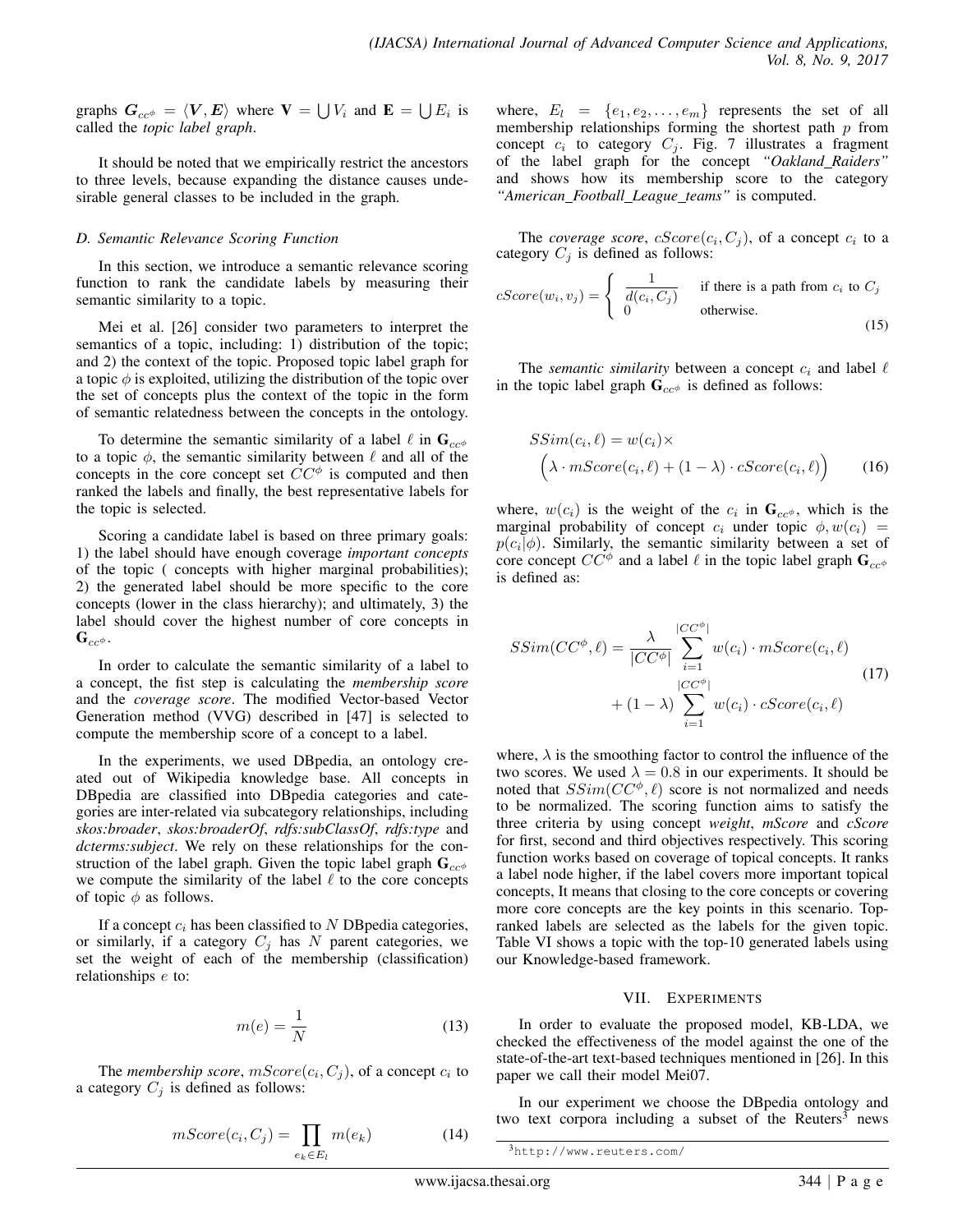

*mScore*(*Oakland* \_ *Raider*, *American* \_ *Football* \_ *League*\_ *teams*) <sup>=</sup> <sup>1</sup> 5 × 1  $\frac{1}{4}$  = 0.05

Fig. 7. Label graph of the concept *"Oakland Raiders"* along with its *mScore* to the category *"American Football League teams"*.

| TABLE VI. | EXAMPLE OF A TOPIC WITH TOP-10 CONCEPTS (FIRST COLUMN) AND TOP-10 LABELS (SECOND COLUMN) GENERATED BY OUR |
|-----------|-----------------------------------------------------------------------------------------------------------|
|           | PROPOSED METHOD                                                                                           |

| <b>Top Labels</b>                                      |
|--------------------------------------------------------|
| National Football League teams                         |
| American Football League teams                         |
| American_football_teams_in_the_San_Francisco_Bay_Area  |
| Sports clubs established in 1960                       |
| National Football League teams in Los Angeles          |
| American Football League                               |
| American football teams in the United States by league |
| National Football League                               |
| Green Bay Packers                                      |
| California Golden Bears football                       |
|                                                        |

articles and the British Academic Written English Corpus (BAWE) [48]. More details about the datasets are available in [11]. At the fist step, we extracted the top-2000 bigrams by applying the N-gram Statistics Package [49]. Then, we checked the significance of the bigrams performing the Student's T-Test technique, and exploited the top 1000 ranked candidate bigrams  $\mathcal{L}$ . In the next step, we calculated the score s for each generated label  $\ell \in \mathcal{L}$  and topic  $\phi$ . The score s is defined as follows:

$$
s(\ell, \phi) = \sum_{w} \left( p(w|\phi) PMI(w, \ell|D) \right)
$$
 (18)

where, PMI is defined as point-wise mutual information between the topic words w and the label  $\ell$ , given the document corpus D. The top-6 labels as the representative labels of the topic  $\phi$  produced by the Mei07 technique were also chosen.

#### *A. Experimental Setup*

The experiment setup including pre-processing and the processing parameters presented in details in [11].

#### *B. Results*

Tables VII and VIII shows sample results of our method, KB-LDA, along with the generated labels by the Mei07 approach as well as the top-10 words for each topic. We compared the top words and the top-6 labels for each topic and illustrated them in the respective tables. The tables confirm our believe that the labels produced by KB-LDA are more representative than the corresponding labels generated by the Mei07 method. In regards to quantitative evaluation for two aforementioned methods three human experts are asked to compare the generated labels and choose between "Good" and "Unrelated" for each one.

We compared the two different methods using the *Precision*@k, by considering the top-1 to top-6 generated labels. The Precision factor for a topic at top- $k$  is represented as follows:

$$
Precision@k = \frac{\text{\# of "Good" labels with rank} \le k}{k} \quad (19)
$$

Fig. 8 illustrates the averaged the precision over all the topics for each individual corpus.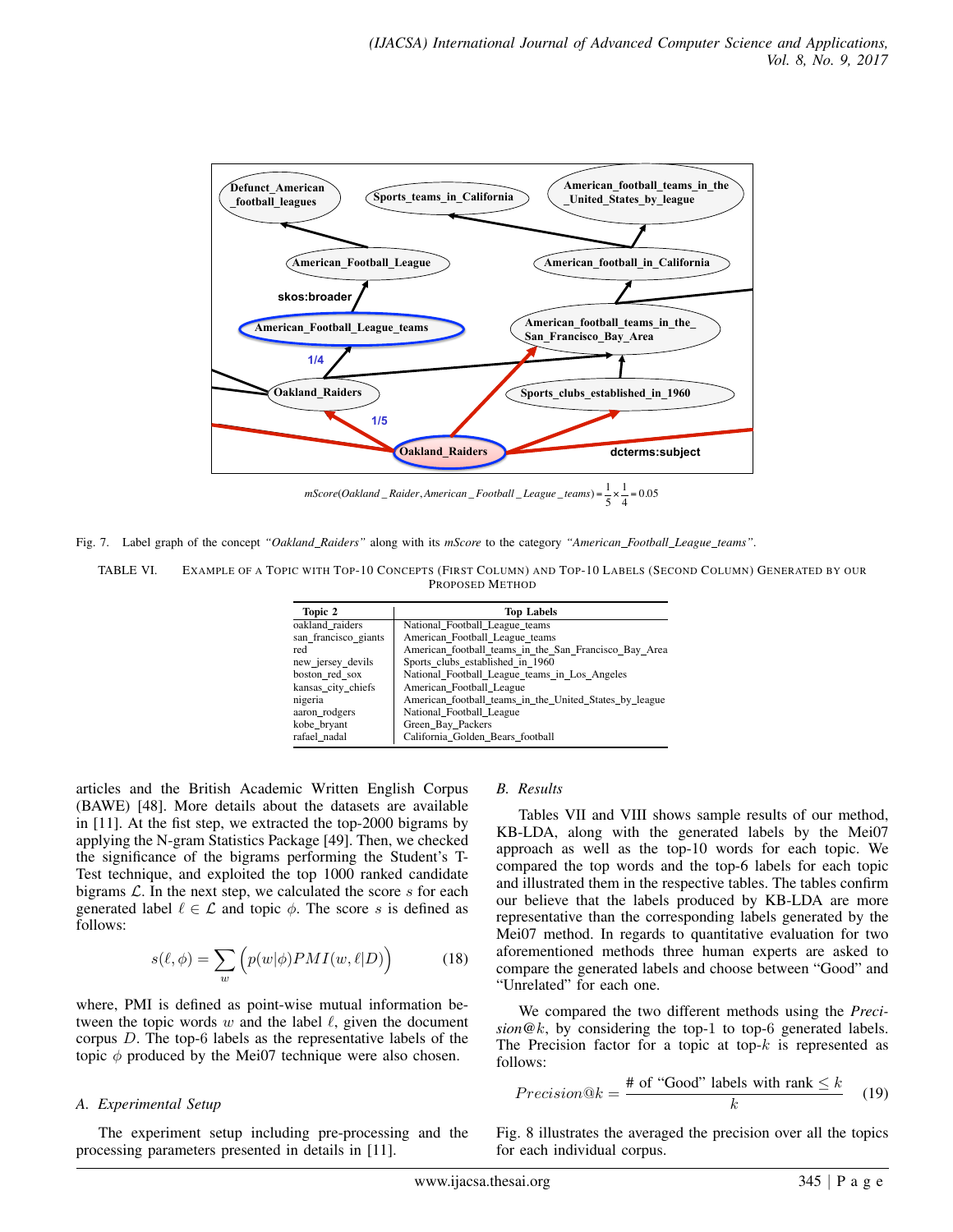#### TABLE VII. SAMPLE TOPICS OF THE BAWE CORPUS WITH TOP-6 GENERATED LABELS FOR THE MEI METHOD AND KB-LDA + CONCEPT LABELING, ALONG WITH TOP-10 WORDS

|                                                                                                                                  |                                                                                                                   | Mei07                                                                                                     |                                                                                                              |                                                                                                                   |
|----------------------------------------------------------------------------------------------------------------------------------|-------------------------------------------------------------------------------------------------------------------|-----------------------------------------------------------------------------------------------------------|--------------------------------------------------------------------------------------------------------------|-------------------------------------------------------------------------------------------------------------------|
| Topic 1                                                                                                                          | Topic 3                                                                                                           | Topic 12                                                                                                  | Topic 9                                                                                                      | Topic 6                                                                                                           |
| rice production<br>southeast asia<br>rice fields<br>crop residues<br>weed species<br>weed control                                | cell lineage<br>cell interactions<br>somatic blastomeres<br>cell stage<br>maternal effect<br>germline blastomeres | nuclear dna<br>eukaryotic organelles<br>hydrogen hypothesis<br>qo site<br>iron sulphur<br>sulphur protein | disabled people<br>health inequalities<br>social classes<br>lower social<br>black report<br>health exclusion | mg od<br>red cells<br>heading mr<br>colorectal carcinoma<br>cyanosis oedema<br>jaundice anaemia                   |
|                                                                                                                                  |                                                                                                                   | <b>KB-LDA + Concept Labeling</b>                                                                          |                                                                                                              |                                                                                                                   |
| Topic 1                                                                                                                          | Topic 3                                                                                                           | Topic 12                                                                                                  | Topic 9                                                                                                      | Topic 6                                                                                                           |
| agriculture<br>tropical agriculture<br>horticulture and gardening<br>model organisms<br>rice<br>agricultur in the united kingdom | structural proteins<br>autoantigens<br>cvtoskeleton<br>epigenetics<br>genetic mapping<br>teratogens               | bacteriology<br>bacteria<br>prokaryotes<br>gut flora<br>digestive system<br>firmicutes                    | gender<br>biology<br>sex<br>sociology and society<br>identity<br>sexuality                                   | aging-associated diseases<br>smoking<br>chronic lower respiratory<br>inflammations<br>human behavior<br>arthritis |
|                                                                                                                                  |                                                                                                                   | Topic top-10 words                                                                                        |                                                                                                              |                                                                                                                   |
| Topic 1                                                                                                                          | Topic 3                                                                                                           | Topic 12                                                                                                  | Topic 9                                                                                                      | Topic 6                                                                                                           |
| soil<br>water<br>crop                                                                                                            | cell<br>cells<br>protein                                                                                          | bacteria<br>cell<br>cells                                                                                 | health<br>care<br>social                                                                                     | history<br>blood<br>disease                                                                                       |
| organic<br>land<br>plant                                                                                                         | dna<br>gene<br>acid                                                                                               | bacterial<br>immune<br>organisms                                                                          | professionals<br>life<br>mental                                                                              | examination<br>pain<br>medical                                                                                    |
| control<br>environmental<br>production                                                                                           | proteins<br>amino<br>binding                                                                                      | growth<br>host<br>virus                                                                                   | medical<br>family<br>children                                                                                | care<br>heart<br>physical                                                                                         |
| management                                                                                                                       | membrane                                                                                                          | number                                                                                                    | individual                                                                                                   | information                                                                                                       |

#### TABLE VIII. SAMPLE TOPICS OF THE REUTERS CORPUS WITH TOP-6 GENERATED LABELS FOR THE MEI METHOD AND KB-LDA + CONCEPT LABELING, ALONG WITH TOP-10 WORDS

| Mei07                                                                                                                                        |                                                                                                    |                                                                                                                          |                                                                                              |                                                                                                                |  |  |
|----------------------------------------------------------------------------------------------------------------------------------------------|----------------------------------------------------------------------------------------------------|--------------------------------------------------------------------------------------------------------------------------|----------------------------------------------------------------------------------------------|----------------------------------------------------------------------------------------------------------------|--|--|
| Topic 20                                                                                                                                     | Topic 1                                                                                            | Topic 18                                                                                                                 | Topic 19                                                                                     | Topic 3                                                                                                        |  |  |
| hockey league<br>western conference<br>national hockey<br>stokes editing<br>field goal<br>seconds left                                       | mobile devices<br>ralph lauren<br>gerry shih<br>huffington post<br>analysts average<br>olivia oran | upgraded falcon<br>commercial communications<br>falcon rocket<br>communications satellites<br>cargo runs<br>earth spacex | investment bank<br>royal bank<br>america corp<br>big banks<br>biggest bank<br>hedge funds    | russel said<br>territorial claims<br>south china<br>milk powder<br>china sea<br>east china                     |  |  |
| KB-LDA + Concept Labeling                                                                                                                    |                                                                                                    |                                                                                                                          |                                                                                              |                                                                                                                |  |  |
| Topic 20                                                                                                                                     | Topic 1                                                                                            | Topic 18                                                                                                                 | Topic 19                                                                                     | Topic 3                                                                                                        |  |  |
| national football league teams<br>washington redskins<br>clubs established in<br>sports<br>1932<br>football teams in<br>american<br>maryland | investment banks<br>house of morgan<br>mortgage lenders<br>jpmorgan chase                          | space agencies<br>space organizations<br>european space agency<br>science and technology in eu-<br>rope                  | investment banking<br>great recession<br>criminal investigation<br>madoff investment scandal | island countries<br>liberal democracies<br>countries bordering the philip-<br>pine sea<br>east asian countries |  |  |
| football teams in<br>american<br>virginia<br>american football teams in<br>washington d.c.                                                   | banks established in 2000<br>banks based in new york city                                          | organizations based in paris<br>nasa                                                                                     | corporate scandals<br>taxation                                                               | countries bordering the pacific<br>ocean<br>countries bordering the south<br>china sea                         |  |  |

#### Topic top-10 words

| Topic 20 | Topic 1   | Topic 18 | Topic 19  | Topic 3  |
|----------|-----------|----------|-----------|----------|
| league   | company   | space    | bank      | china    |
| team     | stock     | station  | financial | chinese  |
| game     | buzz      | nasa     | reuters   | beijing  |
| season   | research  | earth    | stock     | japan    |
| football | profile   | launch   | fund      | states   |
| national | chief     | florida  | capital   | south    |
| york     | executive | mission  | research  | asia     |
| games    | quote     | flight   | exchange  | united   |
| los      | million   | solar    | banks     | korea    |
| angeles  | corp      | cape     | group     | japanese |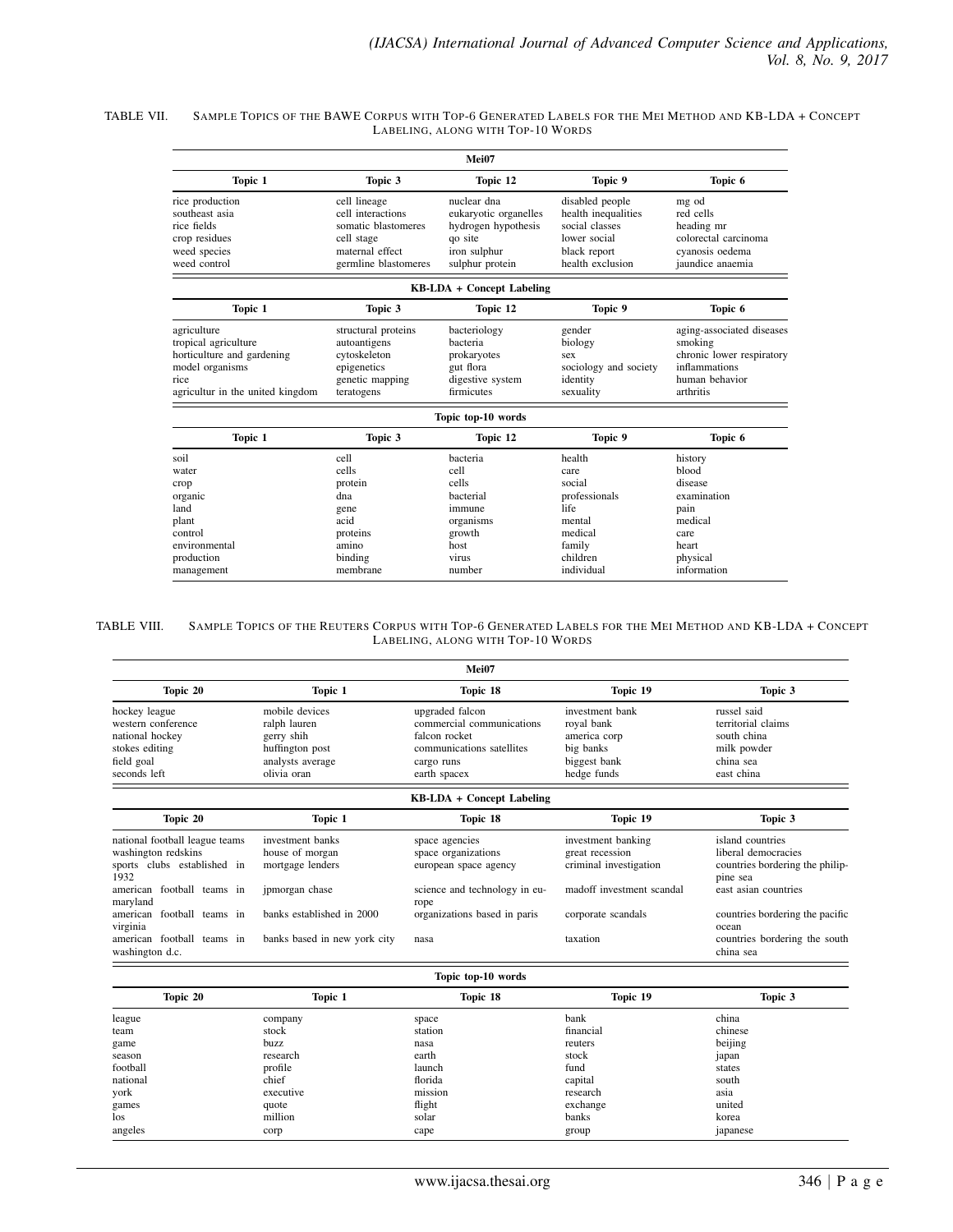

Fig. 8. Comparison of the systems using human evaluation.

| TABLE IX.       | EXAMPLE TOPICS FROM THE TWO DOCUMENT SETS (TOP-10 WORDS ARE SHOWN). THE THIRD ROW PRESENTS THE MANUALLY |  |  |  |  |  |  |
|-----------------|---------------------------------------------------------------------------------------------------------|--|--|--|--|--|--|
| ASSIGNED LABELS |                                                                                                         |  |  |  |  |  |  |

| <b>BAWE</b> Corpus                                                                                    |                                                                                                           |                                                                                                  |                                                                                                         |                                                                                           | <b>Reuters Corpus</b>                                                                       |                                                                                        |                                                                                             |                                                                                                                |                                                                                                   |
|-------------------------------------------------------------------------------------------------------|-----------------------------------------------------------------------------------------------------------|--------------------------------------------------------------------------------------------------|---------------------------------------------------------------------------------------------------------|-------------------------------------------------------------------------------------------|---------------------------------------------------------------------------------------------|----------------------------------------------------------------------------------------|---------------------------------------------------------------------------------------------|----------------------------------------------------------------------------------------------------------------|---------------------------------------------------------------------------------------------------|
| Topic 1<br><b>AGRICULTURE</b>                                                                         |                                                                                                           | Topic 2<br><b>MEDICINE</b>                                                                       |                                                                                                         | Topic 3<br><b>GENE EXPRESSION</b>                                                         |                                                                                             | Topic 7<br>SPORTS-FOOTBALL                                                             |                                                                                             | Topic 8<br>FINANCIAL COMPANIES                                                                                 |                                                                                                   |
|                                                                                                       |                                                                                                           |                                                                                                  |                                                                                                         |                                                                                           |                                                                                             |                                                                                        |                                                                                             |                                                                                                                |                                                                                                   |
| soil<br>control<br>organic<br>crop<br>heading<br>production<br>crops<br>system<br>water<br>biological | soil<br>water<br>crop<br>organic<br>land<br>plant<br>control<br>environmental<br>production<br>management | list<br>history<br>patient<br>pain<br>examination<br>diagnosis<br>mr<br>mg<br>problem<br>disease | history<br>blood<br>disease<br>examination<br>pain<br>medical<br>care<br>heart<br>physical<br>treatment | cell<br>cells<br>heading<br>expression<br>al<br>figure<br>protein<br>genes<br>gene<br>par | cell<br>cells<br>protein<br>dna<br>gene<br>acid<br>proteins<br>amino<br>binding<br>membrane | game<br>team<br>season<br>players<br>left<br>time<br>games<br>sunday<br>football<br>pm | league<br>team<br>game<br>season<br>football<br>national<br>york<br>games<br>los<br>angeles | company<br>million<br>billion<br>business<br>executive<br>revenue<br>shares<br>companies<br>chief<br>customers | company<br>stock<br>buzz<br>research<br>profile<br>chief<br>executive<br>quote<br>million<br>corp |

By considering the results in Fig. 8, two interesting observations are revealed including: 1) in Fig. 8a for up to top-3 labels, the precision difference between the two methods demonstrates the effectiveness of our method, KB-LDA; and 2) the BAWE corpus shows the higher average precision than the Reuters corpus. More explanations are available in [11].

Topic Coherence. In our model, KB-LDA, the topics are defined over concepts. Therefore, to calculate the word distribution for each topic  $t$  under KB-LDA, we can apply the following equation:

$$
\vartheta_t(w) = \sum_{c=1}^{\mathcal{C}} \left( \zeta_c(w) \cdot \phi_t(c) \right)
$$
 (20)

Table IX illustrates the top words from LDA and KB-LDA approaches respectively along with three generated topics from the BAWE corpus.

As Table IX demonstrates that the *topic coherence* under KB-LDA is qualitatively better than LDA. The wrong topical words for each topic in Table IX are marked in red and also italicized.

We also calculate the *coherence score* in order to have a quantitative comparison of the coherence of the topics generated by KB-LDA and LDA based on the equation defined in [50]. Given a topic  $\phi$  and its top T words  $V^{(\phi)}$  =  $(v_1^{(\phi)}, \cdots, v_T^{(\phi)})$  $T(T^{(p)})$  ordered by  $P(w|\phi)$ , the coherence score is represented as:

$$
C(\phi; V^{(\phi)}) = \sum_{t=2}^{T} \sum_{l=1}^{t-1} \log \frac{D(v_t^{(\phi)}, v_l^{(\phi)}) + 1}{D(v_l^{(\phi)})}
$$
(21)

where,  $D(v)$  is the document frequency of word v and  $D(v, v')$ is the number of documents in which words v and  $v'$  cooccurred. Higher coherence scores shows the higher quality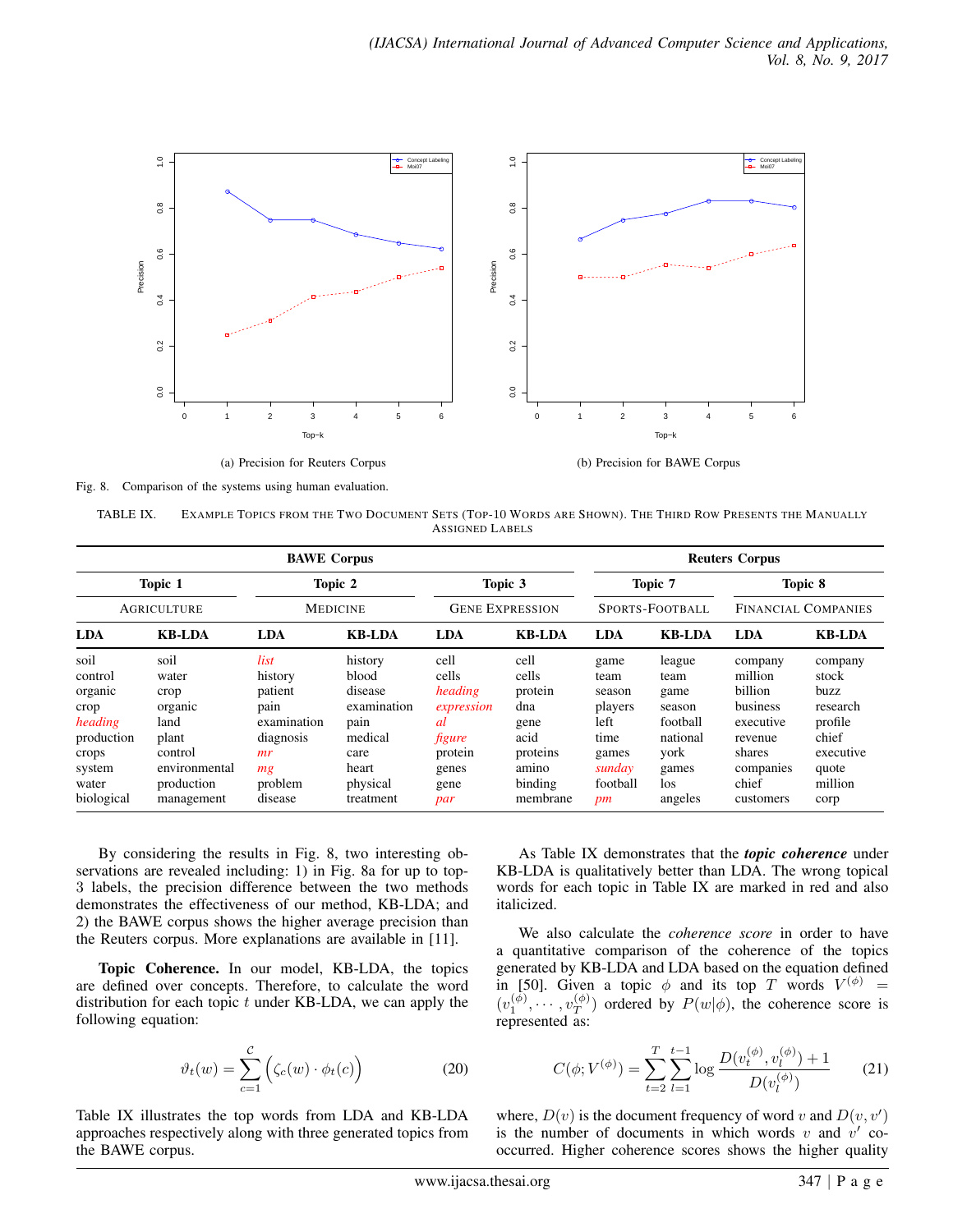| EXAMPLE TOPICS WITH TOP-10 CONCEPT DISTRIBUTIONS IN KB-LDA MODEL<br>TABLE X. |  |
|------------------------------------------------------------------------------|--|
|------------------------------------------------------------------------------|--|

| Topic 1                           | Topic 2 |                      | Topic 3 |                       |       |
|-----------------------------------|---------|----------------------|---------|-----------------------|-------|
| rice                              | 0.106   | hypertension         | 0.063   | actin                 | 0.141 |
| agriculture                       | 0.095   | epilepsy             | 0.053   | epigenetics           | 0.082 |
| commercial agriculture            | 0.067   | chronic bronchitis   | 0.051   | mitochondrion         | 0.067 |
| sea                               | 0.061   | stroke               | 0.049   | breast cancer         | 0.066 |
| sustainable living                | 0.047   | breastfeeding        | 0.047   | apoptosis             | 0.057 |
| agriculture in the united kingdom | 0.039   | prostate cancer      | 0.047   | ecology               | 0.042 |
| fungus                            | 0.037   | consciousness        | 0.047   | urban planning        | 0.040 |
| egypt                             | 0.037   | childhirth           | 0.042   | abiogenesis           | 0.039 |
| novel                             | 0.034   | right heart          | 0.024   | biodiversity          | 0.037 |
| diabetes management               | 0.033   | rheumatoid arthritis | 0.023   | industrial revolution | 0.036 |

TABLE XI. TOPIC COHERENCE ON TOP T WORDS. A HIGHER COHERENCE SCORE MEANS THE TOPICS ARE MORE COHERENT

|     |   | <b>BAWE</b> Corpus |                                                                                                                               | <b>Reuters Corpus</b> |    |            |
|-----|---|--------------------|-------------------------------------------------------------------------------------------------------------------------------|-----------------------|----|------------|
| т   | 5 | 10                 | 15                                                                                                                            | 5                     | 10 | 15         |
| LDA |   |                    | $-223.86$ $-1060.90$ $-2577.30$ $-270.48$ $-1372.80$<br>KB-LDA $-193.41$ $-926.13$ $-2474.70$ $-206.14$ $-1256.00$ $-3213.00$ |                       |    | $-3426.60$ |

of topics. The coherence scores of two methods on different datasets are illustrated in Table XI.

As we mentioned before, KB-LDA defines each topic as a distribution over concepts. Table X illustrates the top-10 concepts with higher probabilities in the topic distribution under the KB-LDA approach for the same three topics, i.e."topic 1", "topic2", and "topic3" of Table IX.

#### VIII. CONCLUSIONS

In this paper, we presented a topic labeling approach, KB-LDA, based on Knowledge-based topic model and graphbased topic labeling method. The results confirm the robustness and effectiveness of KB-LDA technique on different datasets of text collections. Integrating ontological concepts into our model is a key point that improves the topic coherence in comparison to the standard LDA model.

In regards to the future work, defining a global optimization scoring function for the labels instead of (17) is a potential candidate for future extensions. Moreover, how to integrate *lateral* relationships between the ontology concepts with the topic models as well as the hierarchical relations are also other interesting directions to extend the proposed model.

#### **REFERENCES**

- [1] D. M. Blei, A. Y. Ng, and M. I. Jordan, "Latent dirichlet allocation," *the Journal of machine Learning research*, vol. 3, pp. 993–1022, 2003.
- [2] A. Lazaridou, I. Titov, and C. Sporleder, "A bayesian model for joint unsupervised induction of sentiment, aspect and discourse representations." in *ACL (1)*, 2013, pp. 1630–1639.
- [3] M. Allahyari, S. Pouriyeh, M. Assefi, S. Safaei, E. D. Trippe, J. B. Gutierrez, and K. Kochut, "A Brief Survey of Text Mining: Classification, Clustering and Extraction Techniques," *ArXiv e-prints*, 2017.
- [4] Y. Hu, J. Boyd-Graber, B. Satinoff, and A. Smith, "Interactive topic modeling," *Machine Learning*, vol. 95, no. 3, pp. 423–469, 2014.
- [5] J. L. Boyd-Graber, D. M. Blei, and X. Zhu, "A topic model for word sense disambiguation." in *EMNLP-CoNLL*. Citeseer, 2007, pp. 1024– 1033.
- [6] X. Wei and W. B. Croft, "Lda-based document models for ad-hoc retrieval," in *Proceedings of the 29th annual international ACM SIGIR conference on Research and development in information retrieval*. ACM, 2006, pp. 178–185.
- [7] E. D. Trippe, J. B. Aguilar, Y. H. Yan, M. V. Nural, J. A. Brady, M. Assefi, S. Safaei, M. Allahyari, S. Pouriyeh, M. R. Galinski, J. C. Kissinger, and J. B. Gutierrez, "A Vision for Health Informatics: Introducing the SKED Framework.An Extensible Architecture for Scientific Knowledge Extraction from Data," *ArXiv e-prints*, 2017.
- [8] M. Allahyari, S. Pouriyeh, M. Assefi, S. Safaei, E. D. Trippe, J. B. Gutierrez, and K. Kochut, "Text Summarization Techniques: A Brief Survey," *ArXiv e-prints*, 2017.
- [9] S. Pouriyeh, S. Vahid, G. Sannino, G. De Pietro, H. Arabnia, and J. Gutierrez, "A comprehensive investigation and comparison of machine learning techniques in the domain of heart disease," in *Computers and Communications (ISCC), 2017 IEEE Symposium on*. IEEE, 2017, pp. 204–207.
- [10] C. Bizer, J. Lehmann, G. Kobilarov, S. Auer, C. Becker, R. Cyganiak, and S. Hellmann, "Dbpedia-a crystallization point for the web of data," *Web Semantics: science, services and agents on the world wide web*, vol. 7, no. 3, pp. 154–165, 2009.
- [11] M. Allahyari and K. Kochut, "Automatic topic labeling using ontologybased topic models," in *14th International Conference on Machine Learning and Applications (ICMLA), 2015*. IEEE, 2015.
- [12] T. R. Gruber, "Toward principles for the design of ontologies used for knowledge sharing?" *International journal of human-computer studies*, vol. 43, no. 5, pp. 907–928, 1995.
- [13] S. Fodeh, B. Punch, and P.-N. Tan, "On ontology-driven document clustering using core semantic features," *Knowledge and information systems*, vol. 28, no. 2, pp. 395–421, 2011.
- [14] X. Hu, X. Zhang, C. Lu, E. K. Park, and X. Zhou, "Exploiting wikipedia as external knowledge for document clustering," in *Proceedings of the 15th ACM SIGKDD international conference on Knowledge discovery and data mining*. ACM, 2009, pp. 389–396.
- [15] A. Hotho, A. Maedche, and S. Staab, "Ontology-based text document clustering," *KI*, vol. 16, no. 4, pp. 48–54, 2002.
- [16] M. Allahyari, K. J. Kochut, and M. Janik, "Ontology-based text classification into dynamically defined topics," in *IEEE International Conference on Semantic Computing (ICSC), 2014*. IEEE, 2014, pp. 273–278.
- [17] Q. Luo, E. Chen, and H. Xiong, "A semantic term weighting scheme for text categorization," *Expert Systems with Applications*, vol. 38, no. 10, pp. 12 708–12 716, 2011.
- [18] L. Cai, G. Zhou, K. Liu, and J. Zhao, "Large-scale question classification in cqa by leveraging wikipedia semantic knowledge," in *Proceedings of the 20th ACM international conference on Information and knowledge management*. ACM, 2011, pp. 1321–1330.
- [19] C. Boston, H. Fang, S. Carberry, H. Wu, and X. Liu, "Wikimantic: Toward effective disambiguation and expansion of queries," *Data & Knowledge Engineering*, vol. 90, pp. 22–37, 2014.
- [20] C. Li, A. Sun, and A. Datta, "A generalized method for word sense disambiguation based on wikipedia," in *Advances in Information Retrieval*. Springer, 2011, pp. 653–664.
- [21] ——, "Tsdw: Two-stage word sense disambiguation using wikipedia," *Journal of the American Society for Information Science and Technology*, vol. 64, no. 6, pp. 1203–1223, 2013.